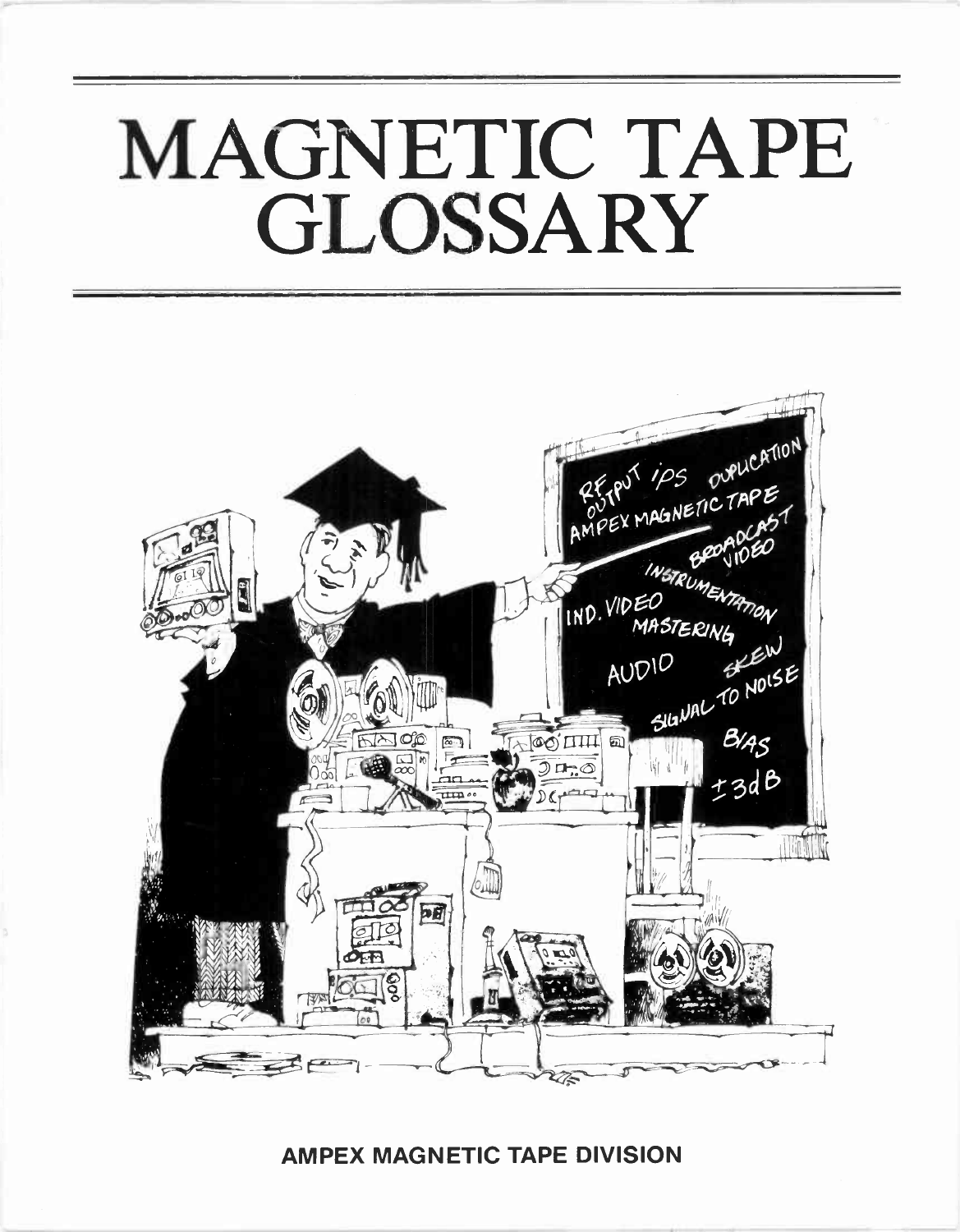A.C.T. (Anti-Comet-Tail): This is a complex technique of preventing picture highlights from heard 'comet-tailing" due to a lack of beam current. (The usually colored trail behind a moving,

very bright light/reflection in a picture is called a "comet-tail" since the effect looks similar to an astronomical comet.) The technique involves a special tube and circuitry to drive it. Basically, the charge due to a very bright object is never allowed to build up to an unmanageable level by discharging the target above a preset level during horizontal retrace time when the ACT action is turned on, with an increased beam current.

Absorption Coefficient: A measurement of the absorptive characteristics of a material in com- parison to air.

AC Bias: The alternating current, usually of frequency several times higher than the highest signal frequency, that is fed to a record head in addition to the signal current. AC bias serves to linearize the recording process and is universally used in analog recording. Generally, a large AC bias is necessary to achieve maximum long wavelength output and linearity, buta lower value of bias is required to obtain maximum short-wavelength output. The mechanism of AC bias can best be explained in terms of anhysteresis.

# AC Erasure: See ERASURE.

Acicular: Needle-shaped, used to describe the shape of oxide particles.

Acoustic Shadow: An area in which sound waves are attenuated due to the presence of an acoustic absorber or reflector in the path of the sound waves.

Additive: Any material in the coating of magnetic tape other than the oxide and the binder resins; for example, plasticizers (materials used to soften an otherwise hard or brittle binder), lubricants (materials used to lower the coefficient of friction of an otherwise high -friction binder), fungicides (materials used to prevent fungus growth), dispersants (to uniformly distribute the oxide particles) and dyes.

Adhesion: The degree to which the coating adheres to the base film. Anchorage may be checked by measuring the force required to separate the coating from the base film by means of a specially designed plow blade or, more simply, by determining whether the coating can be peeled from the base film by means of ordinary pressure-sensitive adhesive tape.

ALC: See AUTOMATIC LEVEL CONTROL.

Aliasing: When reconstructing an analog signal from its sampled data representation, false lower frequency components can result from an insufficient sampling rate, i.e., less than required by the sampling theorem. This undesirable result is called aliasing.

Alignment: Most commonly, Head Alignment, but also used to describe the process of adjusting a recorder's Bias and Equalization for optimum results from a specific tape.

Amplitude: The height of a waveform above or below the zero line.

Amplitude Non-Uniformity: A term used in connection with magnetic tape testing and refers to the reproduced peak -to -peak voltage and its variation from what was recorded.

Analog: Refers to the historic method of re cording an audio signal in the same manner in which it is heard.

Anchorage: The degree to which the magnetic tape oxide coating adheres to the base film.

Anechoic Chamber: A room which has totally sound absorbant walls, so that no reflected waves can exist and only the direct waves are

Anhysteresis: The process whereby a material is magnetized by applying a unidirectional field upon which is superimposed an alternating field of gradually decreasing amplitude. One form of this process is analogous to the recording process using AC Bias.

Anisotropy: Directional dependence of magnetic properties, leading to the existence of easy or preferred directions of magnetization. Anisotropy of a particle may be related to its shape, to its crystalline structure or to the existence of strains within it. Shape anisotropy is the dominant form in acicular particles.

ANRS, Super ANRS: A noise reduction system used by JVC. ANRS operates on principles similar to those used by the Dolby system. Therefore, there is a degree of compatibility between recordings made with either system.

Aspect Ratio: The relationship between the width and height of the picture. The ratio is standardized in the United States at 3:4.

Asperities: Small projecting imperfections on the surface of the tape coating that limit and cause variations in head -to-tape contact.

Audio: The common name for the sound portion of a television transmission.

Automatic: Refers to either electrical or mechanical automatic bias switching devices.

Automatic Level Control (ALC): A circuit which automatically holds recording levels within permissible limits. Also known as Automatic .<br>Volume Control (AVC).

Automatic Shut-off: A device (usually a mechanical switch) incorporated into most tape re corders that automatically stops the machine when the tape runs out or breaks.

Average Picture Level (APL): The average signal level during active scanning time (excluding blanking and synchronizing intervals) integrated over a frame period. It is expressed as a percentage of the blanking to reference white range.

Azimuth: The angle of a tape head's recording gap relative to the tape

Azimuth Alignment: Alignment of the recording and reproducing gaps so that their centerlines lie parallel with one another and at right angles to the direction of head/tape motion. Misalignment of the gaps causes a loss in output at short wavelengths. For example, using a track width of 50 mils, a misalignment of only 0.05 degrees will cause a 3 dB loss at a wavelength of 0.1 mil.

Azimuth Loss: High frequency losses caused by head misalignment.

# B

Back Porch: That portion of the composite picture signal which lies between the trailing edge of the horizontal sync pulse and the trailing edge of the corresponding blanking pulse.

Back Porch Tilt: The slope of the back porch<br>from its normal horizontal position. Positive or negative refer respectively to upward or downward tilt to the right.

Back -Timing: Timing of a program from the end to the beginning. A reversal of clock -order so that remaining time or time left to the end of the program can be easily seen.

Backcoating: A conductive additional coating used on the reverse side of magnetic tape to control mechanical handling and minimize static generation.

Baffles: Sound absorbing panels used to prevent sound waves from entering or leaving a certain space.

Balanced Line: A line using two conductors to carry the signal, neither of which is connected to ground.

Bandwidth: The range of frequency within which the performance of a recorder with respect to some characteristics, usually frequency re sponse, falls within specified limits, or within which some performance characteristics, such as noise, are measured.

Base Film: The plastic substrate that supports the coating. The base film of most precision magnetic tape is made of polyester.

Base Film Thickness: The thickness of the polyester material used for magnetic tape, varying from 0.24 mil in C120 cassette tape to 1.5 mil for audio mastering tape and instrumentation tape.

Baseline Restorer: An information processing unit intended to remove the DC and low order<br>frequency distortion terms that result from use of record/reproduce transfer function which cannot pass DC in conjunction with a binary code that requires low frequency response to DC (i.e., zero frequency) for accurate recovery of such a code.

Bearding: An overloading condition in which highly saturated or white areas of a television picture appear to flow irregularly into darker areas.

Beats: Variation in the amplitude of a mixture of two signals of close frequency as a result of constructive and destructive interference.

BH Loop Tracer: See BH METER.

BH Meter: A device for measuring the intrinsic hysteresis loop of a sample of magnetic material. Usually, the sample is magnetized in a60 Hz field supplied by a solenoid and the intrinsic flux is detected by integrating the emf produced in an opposing pair of search coils, one of which surrounds the sample. The hysteresis loop may be displayed on an oscilloscope by feeding the X and Y plates with voltages proportional to the magnetizing coil current and the integrated search coil emf respectively.

Bi O-L: Bi-phase Level (Code). Also called Manchester (Code).

Bias: A steady-state signal applied to the tape (usually by a high frequency oscillation of 50- 100,000 Hz or more) to minimize distortion and noise and increase frequency response and efficiency in recording. Every tape formulation has slightly different bias requirements.

Bias Adj.: The control which regulates the amount of bias mixed in with the signal to be recorded.

Bias Cal.: A control which calibrates the VU meter on a recorder so it reads 0 VU in the bias position of the output selector switch when bias is properly set.

Bias Switch: Switch used on cassette recorder to change the amount of bias current required for different types of tapes.

Bidirectional: (1) In open reel or cassette recorders, the ability to play (and, in some cases, record) both stereo track pairs on a tape by reversing the tape's direction of motion without removing and replacing the tape reels or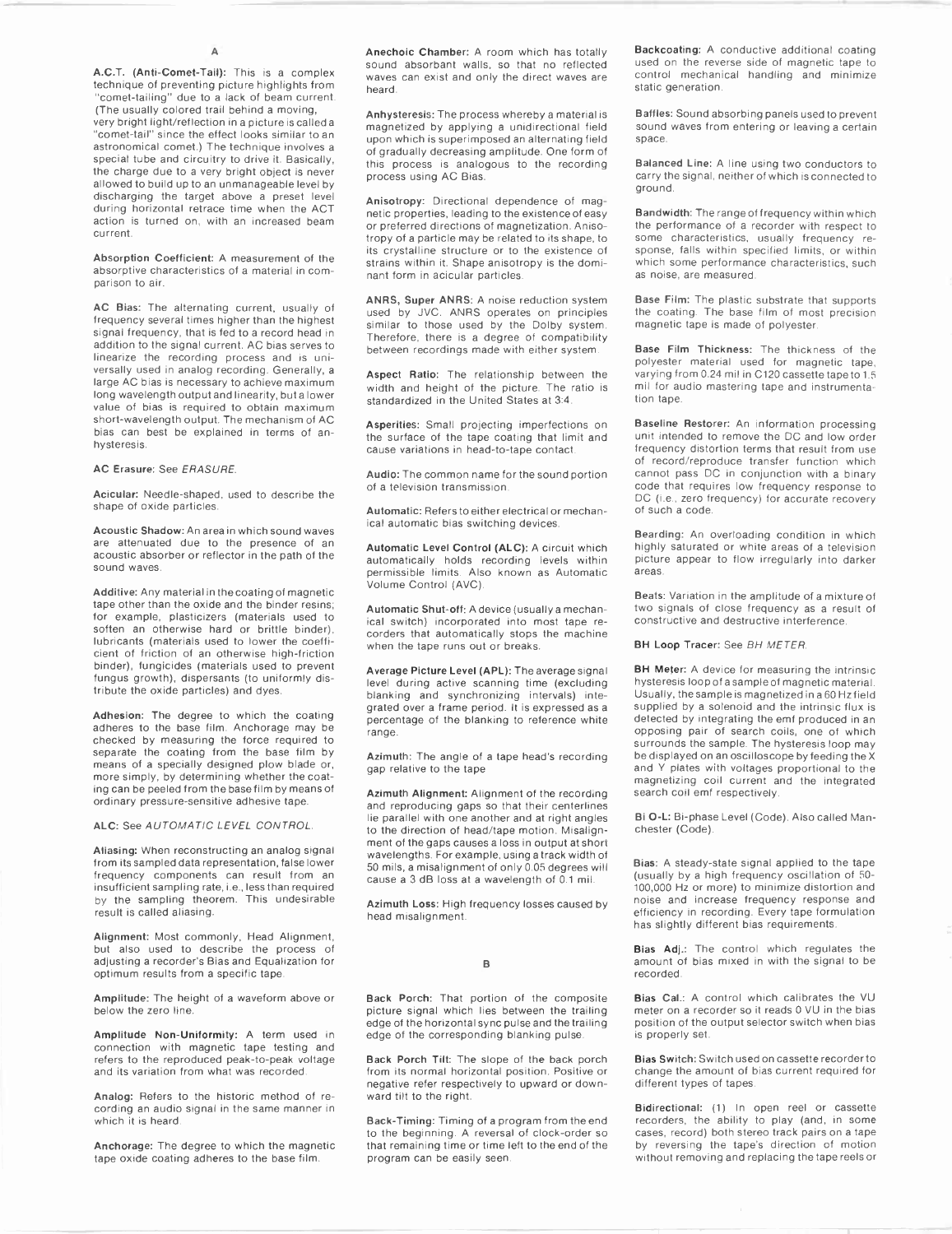cassette. (2) In microphones, a Figure-Eight pickup pattern.

Binaural Effect: The ability to localize the direction from which a sound comes due to the fact that people have two ears.

Binder: The binder is usually composed of organic resins used to bond the oxide particles to the base material. The actual composition of<br>the binder is considered proprietary information **Break Elongation:** The relative elongation of a the binder is considered proprietary information by each magnetic tape manufacturer. The binder is required to be flexible and still maintain the ability to resist flaking or shedding binder material during extended wear passes.

Bit: As applied in magnetic recording, bit is usually an abbreviation of binary digit.

Bit Density: See PACKING DENSITY.

Bit Error: The incorrect interpretation of a binary bit by a message processing unit.

Bit Error Rate: This term is used in High Density Digital Recording (HDDR), or High Density forms on that area of a magnetic head's surface Recording (HDR), or other such names and<br>refers to the number of errors a specific magnetic tape may contain, and is expressed in errors per data bits, such as one in  $10<sup>6</sup>$  or one error in one million data bits.

Bit Packing Density: The number of bits re- corded per track length unit, usually expressed in terms of kilobits per inch (KBPI) or bits per millimeter (BPMM).

Bit Slip: The condition in a message processing<br>unit where the bit rate clock has gained (or lost) more than 180 degrees phasing with respect to synchronism with the binary message bits.

Bit Synchronizer: An information processing effective than recorders' erase heads unit intended to extract the binary message and associated bit rate clock included in a PCM Burned-in Image: An image which persists in a signal.

the signals corresponding to the black regions of the picture, thus modifying the tonal gradient.

Black Peak: The maximum excursion of the picture signal black direction at the time of observation.

Blacker-than-Black: The amplitude region of the<br>composite video signal below reference black Camera Chain: Television camera and assocomposite video signal below reference black level in the direction of the synchronizing pulses.

Blanking (Picture): The portion of the composite video signal whose instantaneous amplitude makes the vertical and horizontal retrace invisible.

Blanking Level: The level of the front and back porches of the composite video signal.

Blast Filter: A dense mesh screen on a microphone, which minimizes overload caused by loud, close sounds.

Bleeding Whites: An overloading condition in Cardioid: The quasi-heart-shaped sensitivity<br>which white areas appear to flow irregularly into pattern of most unidirectional microphones. which white areas appear to flow irregularly into black areas

tape in a roll to adhere, particularly after prolonged storage under conditions of high temperature and/or humidity.

Blooming: The defocussing of regions of the picture where the brightness is at an excessive level, due to enlargement of spot size and Cassette: A tape cartridge in which the tape<br>halation of the fluorescent screen of the cathode- passes from one hub to another. Most comhalation of the fluorescent screen of the cathoderay picture tube.

Board: The audio console control in radio and television.

Board Fade: A radio term, used to designate the process of gradually fading the volume of sound by means of a master fading control on the board.

Bounce: An unnatural sudden variation in the brightness of the picture.

BPI: Bits per linear inch down a recorded track.

specimen of magnetic tape or base film at the instant of breaking when it has been stretched at a given rate.

Breathing: Amplitude variations similar to number of permanent errors. "bounce" but at a slow, regular rate.

perception permitting it to be classed as equivalent to some member of a series of achromatic color perceptions ranging from very dim to very bright.

Brown Stain: A non-magnetic substance that over which tape passes. Its origin is not well understood but it is known to occur primarily in the presence of low humidity.

Buckling: Deformation of the circular form of a tape pack which may be caused by a combinatape pack which may be caused by a combina-<br>tion of improper winding tension, adverse specially deciding whether R-Y and B-Y are storage conditions and/or poor reel hub configuration.

Built-in Reference Tones: Refers to adjustment tones which are available within the recorder for adjusting record level and bias.

Bulk Eraser: A device used to erase an entire<br>tape at one time. Bulk erasers are usually more Chroma Key: A method of inserting an object or tape at one time. Bulk erasers are usually more

tube after the camera has been turned to a<br>Black Compression: Amplitude compression of different scene.

Buss: A wire carrying line level signals (anything signal. greater than mike level).

# C

ciated equipment, consisting of power supply and sync generator.

Camera Tube: See PICKUP TUBE.

Capstan: The driven spindle or shaft in a tape  $\frac{a \cup c \cup c}{c}$ <br>recorder — sometimes the motor shaft itself — Clamper:  $recorder$  - sometimes the motor shaft itself - which rotates against the tape (which is backed up by a rubber pressure or pinchroller), pulling it<br>through the machine at constant speed during through the picture signal at some predetermined recording and playback modes of operation.

Capstan Idler: A rubber wheel which presses the magnetic tape against the capstan so that the capstan can move the tape.

Blocking: The tendency for adjacent layers of and narrower areas of sensitivity at the front, and Cardioid: The quasi-heart-shaped sensitivity Hypercardioid and supercardioid microphones. have basically similar patterns, but with longer, slightly increased rear sensitivity.

> Cartridge: A plastic container that holds tape for easy loading into a matching recorder or player, especially the Eight-track Cartridge.

Cassette: A tape cartridge in which the tape<br>passes from one hub to another. Most com-<br>Clipping: The shearing off of the peaks of a monly applied to the Compact Cassette developed by Philips, but also to a variety of Micro and Mini Cassette systems that are not mutually compatible.

Cathode-Ray Tube: An electron tube assembly containing an electron gun arranged to direct a beam upon a fluorescent screen. Scanning by the beam can produce light at all points in the scanned raster.

Celanar: Trade name for polyester produced by Celanese.

Ceramic Microphone: See PIEZOELECTRIC MICROPHONE.

Certified Tape: Tape that is electrically tested on <sup>a</sup>specified number of tracks and is certified by the supplier to have less than a certain total

Brightness: This is the attribute of a color<br>perception permitting it to be classed as equiva-<br>equipment normally counts and charts each Certifier: Equipment that evaluates the ability of magneic tape to record and reproduce. The error on the tape, including level and duration of dropouts. In the Certify Mode, it stops on error to allow for visually inspecting the tape to see if the error cause is correctible or permanent.

> Channel: An independent signal path. Stereo recorders have two such channels. Quadraphonic ones have four.

> Chroma Comp: This is a deliberate distortion of colors usually used to achieve unusual matchpositive or negative), the amplitude of R-Y, B-Y just for colors in that quadrant can be changed; hence, the hue and saturation can be changed for those colors without affecting others.

> Chroma Flutter: A rapid coherent variation in the chroma saturation.

of another camera's picture such that the object<br>Burned-in Image: An image which persists in a fixed position in the output signal of a camera. By videos from the camera are sent directly to the objects from one camera's picture into the scene appears to be part of the second scene. R, G and B videos from the camera are sent directly to the chroma key section of a production switcher for this purpose. However, the blue signal is normally used to extract the "key" or switching

> Chroma Noise: Unwanted random variations of chroma saturation and phase.

> Chromium Dioxide (Cr02): A modern magnetic particle oxide of the high energy type. Chromi um dioxide is a highly acicular particle with the crystal structure of rutile. Tapes made with Cr02 exhibit a coercivity of 425 to 475 Oersteds.

> Cinching: Longitudinal slippage between the layers of tape in a tape pack when the roll is accelerated or decelerated.

> Clamper: A device which functions during the horizontal blanking or sync interval to fix the reference level at the beginning of each scan- ning line.

> Clamping: The process that establishes a fixed level for the picture signal at the beginning of each scanning line.

> Clean Rooms: Rooms whose cleanliness is measured by the number of particles of a given size per cubic foot of room volume. For example, a class 100,000 clean room may have no more than 100,000 particles one-half micron or larger per cubic foot. Similarly, for class 10,000 and class 100 rooms. In addition, a class 10,000 room may have no more than 65 five-micron particles per cubic foot, while class 100,000 may have no more than 700.

> signal. For a picture signal this may affect either the positive (white) or negative (black) peaks. For a composite video signal, the sync signal may be affected.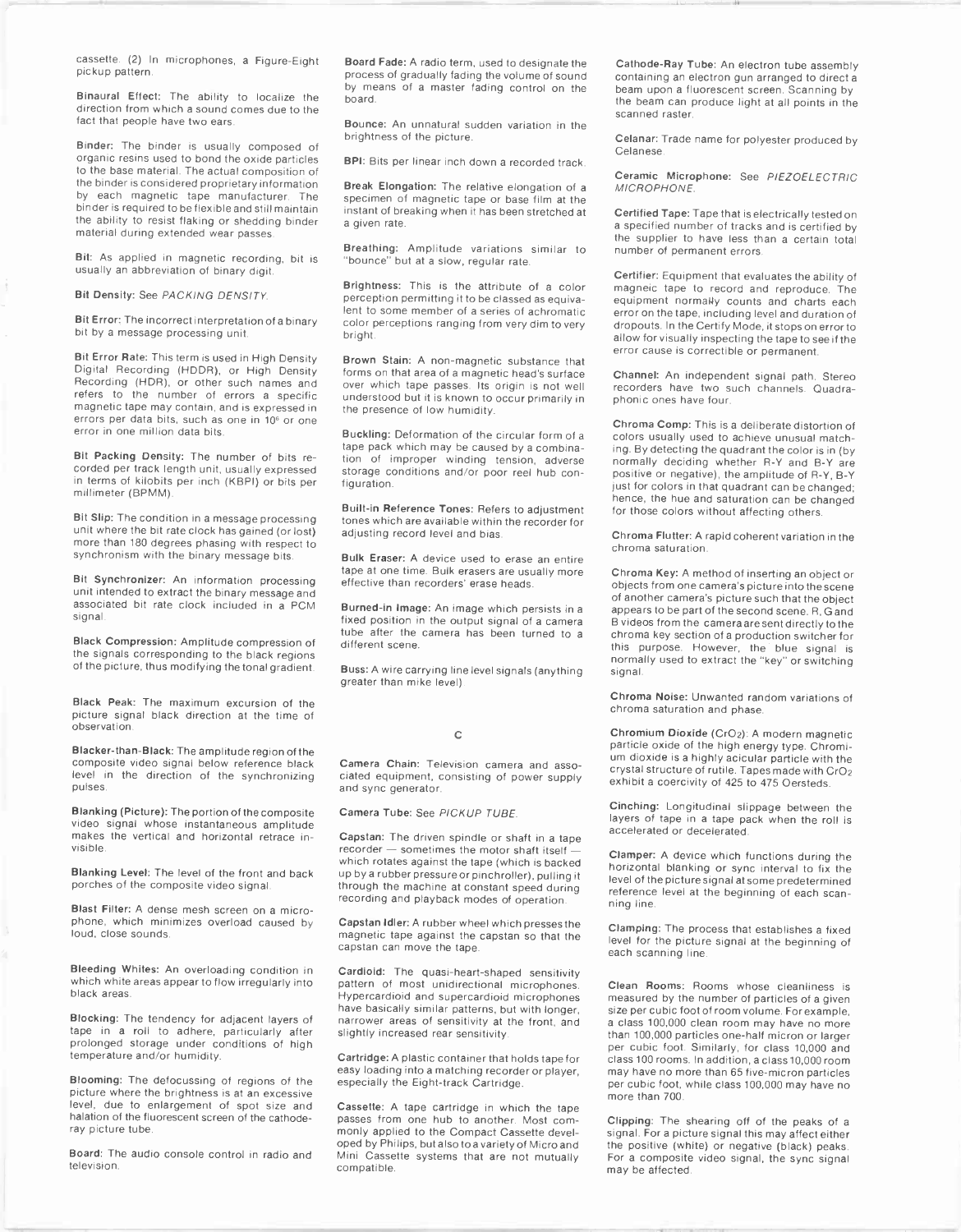Close Miking: Placing a mike close to the sound source in order to pick up mainly direct sound and avoid picking up reverberant sound.

Closed Circuit: Television program that is distributed, usually by cable, to specific re ceivers but not telecast to the public.

Closed -loop Drive: A tape transport mechanism in which the tape's speed and tension are controlled by contact with a capstan at each end of the head assembly.

Coating: The magnetic layer of a magnetic tape, consisting of oxide particles held in a binder that is applied to the base film.

Coating Resistance: The electrical resistance of the coating measured between two parallel electrodes spaced a known distance apart along the length of tape.

Coating Thickness: The thickness of the magnetic coating applied to the base film. Modern tape coatings range in thickness from 170 to 650 microinches. Coating thickness is normally optimized for the intended application. In general, thin coatings give good resolution at the thick coatings give a high output at long wavelengths at the expense of degraded resolution.

Cobalt Doped Oxide: This is normally a gamma ferric oxide particle which has been doped with cobalt to achieve a higher coercivity. Modern forms of this oxide are acicular and have been used to make tapes with coercivities in excess of trequencies contained in the in<br>the below a certain threshold level. 1000 Oersteds.

Coefficient of Friction: The tangential force required to maintain (dynamic coefficient) or initiate (static coefficient) motion between two surfaces divided by the normal force pressing the two surfaces together.

Coefficient of Hygroscopic Expansion: The relative increase in the linear dimension of a tape or base material per percent increase in relative humidity measured in a given humidity range.

Coefficient of Thermal Expansion: The relative increase in the linear dimension of a tape or base material per degree rise in temperature (usually Fahrenheit) measured in a given temperature range.

Coercivity: Measured in Oersteds, the measure- ment of a magnetic characteristic. The demagnetizing force required to reduce the magnetic induction in a magnetic material to zero from its saturated condition.

Color Masking: A method of correcting color errors which are fundamental in any three primary color additive reproducing system, by electrically changing the R, G and B signals with a matrix or masking amplifier which mixes (usually subtracts) the signals in a very precise predetermined amount. The form is generally:

 $R$  out = R in + a (G-R) + b (R-B)  $G$  out = G in + c (G-R) + d (B-G)

 $B \text{ out } = B \text{ in } + e (R - B) + f (B - G)$ 

a, b, c, d, e and f are referred to as the masking or correction coefficients.

Color Saturation: This is the attribute of color perception determining the degree of its difference from the achromatic color perception most resembling it. NOTE: An achromatic color perception is defined as one not possessing a hue/color. In other words, how much "color" in an object.

Color Temperature: A way of specifying the color of so-called "white light." Any light source that uses a heated element for the light emitter gives off a continuous spectrum of light emissions similar to a heated "black body radiator." In fact, when we say that a lamp is 3200°K (color temp), we mean it emits light just like a "black body radiator" heated to this temperature. (NOTE: Degrees K = degrees Centigrade + 273.) A light source such as a fluorescent lamp can only have an equivalent coor temp, which means it looks like a "black body radiator" to a human eye, although its actual spectral emissions are quite different. This difference causes color fidelity problems for a color camera.

Combination Tone: A tone produced by the ear which is equal in frequency to the sum or difference of the frequencies of two loud tones down from the flat section which differ by more than 50 Hz. frequency response curve. which differ by more than 50 Hz.

Compact Cassette: A small  $(4 \times 2\frac{1}{2} \times \frac{1}{2})$  tape cartridge developed by Philips, containing tape about 1/7" wide, running at 1-7/8 ips. Recordings are bidirectional, with both stereo tracks adjacent for compatibility with monophonic cassette recorders, whose heads scan both stereo tracks at once.<br>Compression: An undesired decrease in ampli-

expense of reduced output at long wavelengths; lorid change in input level, For example, thick continue a high output at long compression of the sync pulse means a detude of a portion of the composite video signal relative to that of another portion. Also, a less than proportional change in output of a circuit for a change in input level. For example, crease in the percentage of sync during transmission.

> Compressor: A device which reduces the dynamic range of a signal by either reducing the level of loud signals or increasing the level of soft signals when the combined level of all the frequencies contained in the input is above or

> Condenser Mike: A microphone which converts sound pressure level variations into variations in capacitance and then into electrical voltage.

> Conductive Coatings: Coatings that are specially treated to reduce the coating resistance, and thus prevent the accumulation of static electrical charge. Untreated, non-conductive coatings may become highly charged, causing transport, noise and dust-attraction problems.

> Contrast: The range of light and dark values in a picture, or the ratio between the maximum and minimum brightness values. For example, in a high contrast picture, there would be intense blacks and whites, whereas a low contrast picture would contain only various shades of orey

> Contrast Ratio: Related to gamma law and is a measurement of the maximum range of light to dark objects that a T.V. system can reproduce.

> Control Room: The enclosed room where the electronic control system for radio and television are located and where the director and TD sit.

> Coring: Both aperture correction and enhancement can be cored. It involves preventing any boosting of very low level edge transitions. The threshold point is the coring control. The more the coring is increased, the more the extra noise added by the enhancer (or aperture corrector) high frequency boosting is reduced. Of course, the fine detail enhancement is also reduced or eliminated. Too high levels of coring can cause a "plastic picture" effect.

> Crawl: Titles that crawl slowly up the screen, mounted on a revolving drum.

> Credits: Listing of actors, singers, directors, etc., in title preceding or directly following the program.

> Cross-play: By cross-play capability is meant the ability to record and reproduce on the same or a different machine; record at one speed and reproduce at the same or a different speed;

accomplish the foregoing singly or in any combination without readjustment for tape or transport type.

Crossfade: To fade out one song or sound while fading in another, so that at some points during the crossfade both sounds are audible.

Crossover Network: A device which divides a signal into two or more frequency bands before low frequency outputs of a crossover network. The level of each output at this frequency is 3 dB down from the flat section of the crossover's

Crossover Network: A device which divided a signal into two or more frequency bands before feeding it either directly or through separate power amps to the separate limited frequency range drivers which make up a speaker system.

Crosstalk: Undesired signal leakage from one sound channel or track to another.

Cue Control: A switch which temporarily disables a recorder's Tape Lifters during fast forward and rewind so the operator can judge what portion of the recording is passing the heads.

Cupping: Curvature of a tape in the lateral direction. Cupping may occur because of improper drying or curing of the coating or because of differences between the coefficients of thermal or hygroscopic expansion of coating and base film.

Current: The flow of electrons.

Cut-off Frequency: That frequency beyond which no appreciable energy is transmitted. It may refer to either an upper or lower limit of a frequency band.

Cutting Head: A transducer used to convert electrical signals into hills and valleys in the sides of record grooves.

Cycle: An alternation of a waveform which begins at a point, passes through the zero line and ends at a point with the same value and moving in the same direction as the starting point.

Cycle Per Second: A measure of frequency, equivalent to Hertz.

# $\Box$

Damped Oscillation: Oscillation which, because the driving force has been removed, gradually dies out, each swing being smaller than the preceding in smooth regular decay.

DC Erasure: See ERASURE.

DC Noise: See NOISE.

DC Servo Motor: A motor, the speed of which is determined by the DC voltage applied to it and has provision for sensing its own speed and applying correcting voltages to keep it running at a certain speed.

De-esser: A compressor which reduces sibilance by triggering compression when it senses the presence of high frequency signals above the compression threshold.

Decay Time: The time it takes for a signal to decrease to one -millionth of its original value (60 dB down from its original level).

Decibel: Abbreviated "dB" or "db", it is a relative measure of signal or sound intensity or "volume." It expresses the ratio of one intensity to another. One dB is about the smallest change in sound volume that the human ear can detect. (Can also express voltage and power ratios logarithmically.)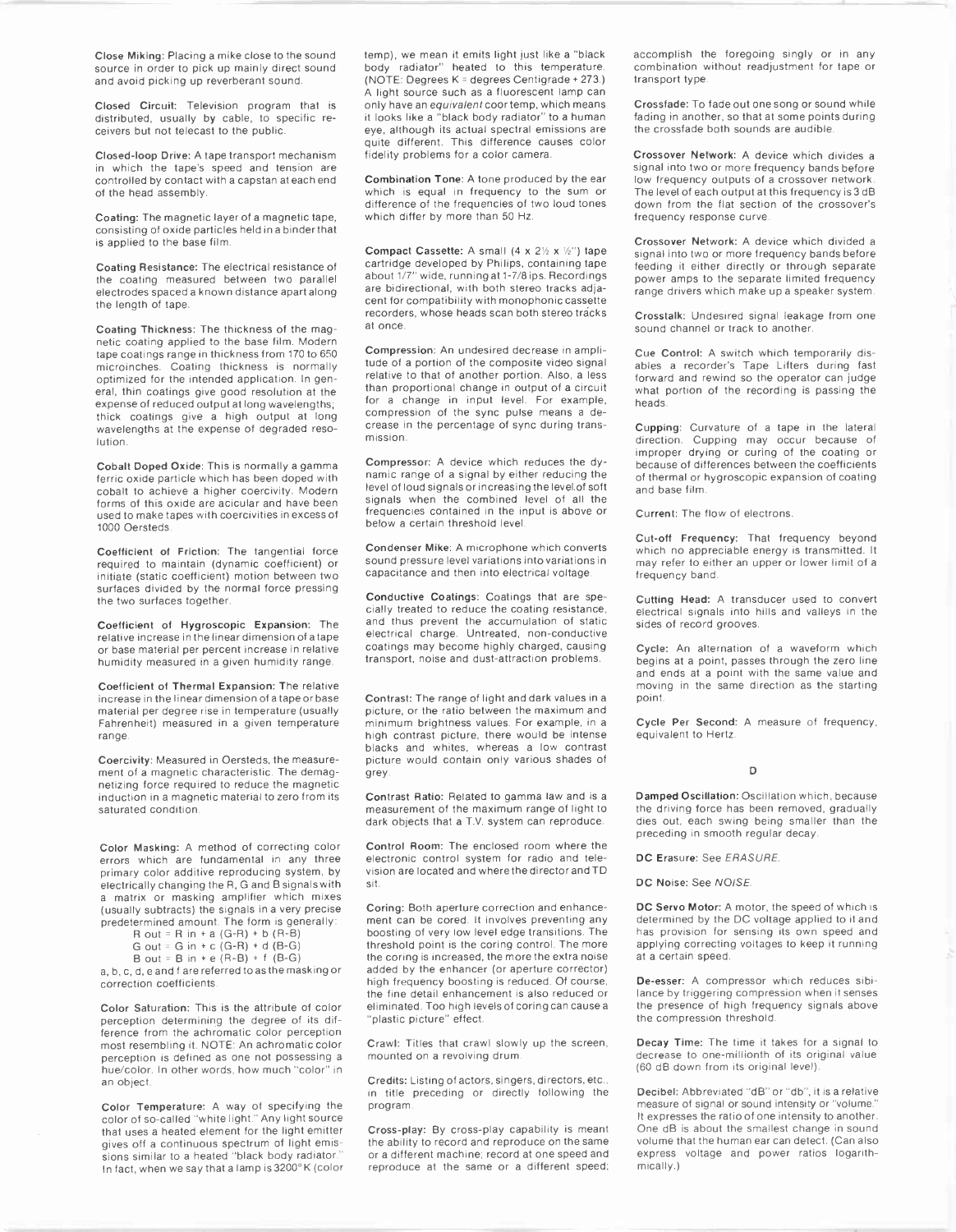Deck, Tape: A tape recorder that does not include power amplifiers or speakers.

Defect: An imperfection in the tape leading to a variation in output or a dropout. The most common defects take the form of surface projections, consisting of oxide agglomerates, imbedded foreign matter, or redeposited wear products.

Definition: Degree of detail in television picture transmission.

Degaussing: A process by which a unidirectional magnetic field is removed from such transport parts as heads and guides. The presence of such a field causes noise and a loss of high frequencies.

Delay Distortion: Distortion resulting from non- uniform speed of transmission of the various frequency components of a signal; i.e., the various frequency components of the signal have different times of travel (delay) between the input and the output of a circuit.

Detail: Refers to the most minute elements in a picture which are distinct and recognizable. Similar to Definition or Resolution.

Differential Gain: The amplitude change, usually of the 3.6 me color subcarrier, introduced by the overall circuit, measured in dB or percent, as the subcarrier is varied from blanking to white level.

Differential Phase: The phase change of the 3.6 me color subcarrier introduced by the overall circuit, measured in degrees, as the subcarrier is varied from blanking to white level.

Digital Audio Recording: A system which con verts audio signals into digital words which are stored on magnetic tape for later reconversion to audio, in such a manner that dropouts, noise, distortion and other poor tape qualities are eliminated.

Digital Delay: A process which converts audio into digital form for storage in a memory bank for reconversion into audio after a predetermined time passes

Digital Recording: A method of recording in which the information is first coded in a digital form. Most commonly, a binary code is used and recording takes place in terms of two discrete values of residual flux.

Digital System: A system utilizing devices that can be in only one of two possible states

Direct Recording: A type of analog recording which records and reproduces data in the<br>electrical form of its source.

Direct Sound: The sound which reaches a mike made.<br>or listener without hitting or bouncing off any obstacles.

Direct to Disk: A method of recording directly to the cutting head of the disk cutter, eliminating the magnetic recorder in the sequence, typified by no tape hiss.

Directional Microphone: One whose sensitivity to sound varies with direction. Such microphones can be aimed so their most sensitive sides face the sound source, while their least sensitive sides face sources of noise or other undesired sound. See CARDIOID, FIGURE **EIGHT** 

Dispersion: Distribution of the oxide particles within the binder. A good dispersion can be defined as one in which equal numbers of particles would be found in equal, vanishingly small volumes sampled from different points within the coating.

Displacement of Porches: Refers to any difference between the level of the front porch and the level of the back porch.

Dissolve: A gradual overlapping of one image by another, followed by the slow disappearance of the first. Usually used as a bridge to a sequence.

Distant Miking: Placing a mike far from a sound source so that a high proportion of reflected sound is picked up.

### Distortion:

3rd Harmonic: The introduction of an un- wanted 3rd harmonic of the fundamental signal (3 octaves higher than the fundamental signal).

Intermodulation (IM): Distortion that results when two or more pure tones<br>produce new tones with frequencies representing the sums and differences of the original tones and their harmonics.

called Miller Code.

DNL: Noise reduction system produced by Philips.

Dolby: A proprietary electronic device or circuit that reduces the amount of noise (principally tape hiss) intoduced during the recording pro  $cess$  by boosting  $-$  in carefully controlled amounts - the strength of weak high frequency signals before they are recorded. During playback the signals (and the noise) are cut back by an exactly equivalent amount. The original dynamics are restored, but the noise is reduced by 10 dB.

Domain: The smallest known permanent magnet.

Doppler Effect: An effect in which the pitch of a tone rises as its source approaches a listener, and falls as the source moves away from the listener.

Doubling: To overdub the same part that has previously been recorded, with the object of making the part appear to have been performed by several instruments playing simultaneously.

Dropout: The momentary loss of a recorded signal.

Dropout Count: The number of dropouts detected in a given length of magnetic tape.

Dry Signal: A signal without any added effects, especially without reverb.

Dual Capstan: Refers to a transport system in which a capstan and pinchroller are used on both sides of the recording and playback head system.

Dub: To copy another recording, or the copy so

Durability: Usually expressed as a number of passes that can be made before a significant degradation of output occurs; divided by the corresponding number that can be made using a reference tape.

Dynamic Mike: A mike in which the diaphragm moves a coil suspended in a magnetic field to generate an output voltage proportional to the sound pressure level.

Dynamic Range/Signal-to-Noise Ratio: In magnetic recording, considered to be the range measured in dB from the noise floor to the point at which 3.0% of 3rd harmonic distortion occurs.

### E

<sup>E</sup>-Value: The difference in inches between the radii of the outside layer of tape in a roll and the outside edge of the reel flange.

Echo (or Reflection): A wave which has been reflected at one or more points in the transmission medium, with sufficient magnitude and time difference to be perceived in some manner<br>as a wave distinct from that of the main or primary transmission. Echoes may be either leading or lagging the primary wave and appear in the picture monitor as reflections or "ghosts."

Echo Plate: A metal plate used to create rever beration by inducing waves in it by bending the metal.

Electronic Crossover: A crossover network which uses active filters and is used before rather than after the signal passes through the power amp.

Electrostatic Pickup: Pickup of noise generated by electrical sparks such as those caused by fluorescent lights and electrical motors.

ENRZ: Enhanced Non -Return to Zero (Code).

DM-M: Delayed Modulation Mark (Code). Also Equalization: The selective amplification or attenuation of certain frequencies. Also refers to recognized industry standards for recording and reproducing "characteristics" (such as the NAB Standard).

> Equalizer: A device which is designed to change the frequency balance of a signal.

> Equalizing Pulses: Pulses of one-half the width of the horizontal sync pulses which are transmitted at twice the rate of the horizontal sync pulses during the blanking intervals immediately preceding and following the vertical sync pulses. The action of these pulses causes the vertical deflection to start at the same time in each interval, and also serves to keep the horizontal sweep circuits in step during the vertical blanking intervals immediately preceding and following the vertical sync pulse.

# Equipment Noise: See NOISE.

Equivalent Input Noise: Noise created by the input stage of an amplifier which appears in the output of the amplifier increased in level by the gain of the amp.

Erase Adj.: A control which adjusts the coupling of the bias oscillator to the erase head in a manner which purifies the oscillator's waveform.

Erase Field Strength: The minimum initial amplitude of a decreasing alternating field (normally applied in the longitudinal direction) required to reduce the output of a given recorded signal by a specified amount.

Erase Head: A device used to remove recorded signals from magnetic tape.

Erasure: A process by which a signal recorded on a tape is removed and the tape made ready for rerecording.

Error: In digital recording, either a dropout or a noise pulse that exceeds a certain limit is usually termed an error. In video and instrumentation recording, an error has no commonly accepted meaning but is defined in relation to the particular system requirements.

Error Correction: The process of correcting detected bit errors.

Error Detection: The process of detecting bit errors.<br>Evaluator: Equipment that evaluates physical

and magnetic quality of tape, usually provided as an adjunct to a winder/cleaner. In contrast to a certifier, it does not stop when it detects an error.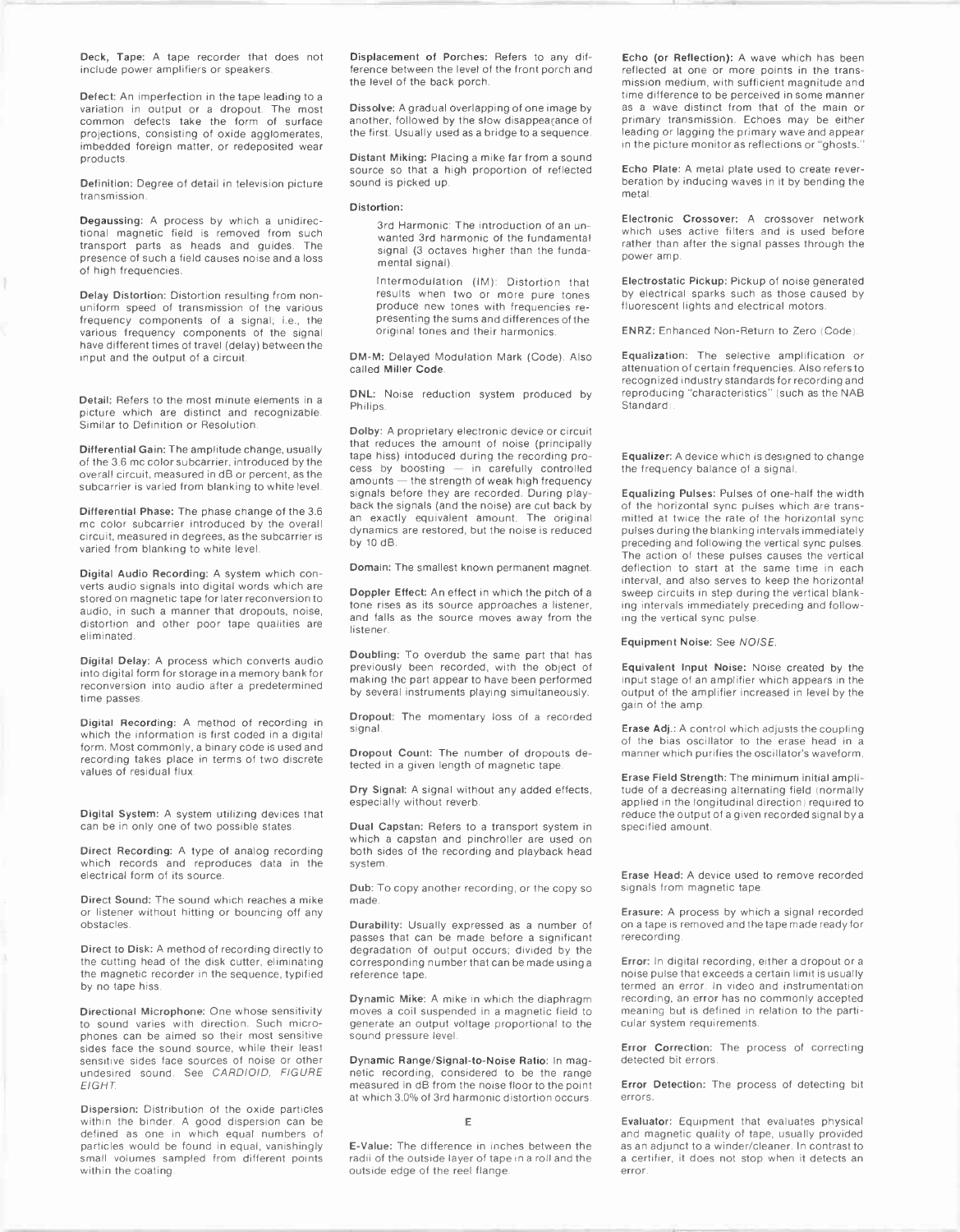Expander. A device which increases the dynamic soft signals or increasing the level of loud signals when the input is above or below a certain threshold level.

Eye Pattern: The pattern that results, as displayed on an oscilloscope, from the superpositioning of "one's" and zero's" in a digital data sequence, when the time base of the oscilloscope is synchronized to the bit rate clock.

F

Fade: A gradual change in the intensity of the picture. In a FADE OUT, the picture grows gradually darker and to black. In a FADE IN, the picture gradually appears out of the darkness.

Fade to Black: The picture is gradually faded down until the screen is black.

Fast Forward: The provision on a tape recorder permitting tape to be run rapidly through it in normal play direction, usually for search purposes.

Feed Reel: Also called "stock," "supply" or "storage" reel. The reel on a tape recorder from which tape unwinds as the machine records or plays.

the technique of dual coating with both a layer of gamma ferric oxide and a layer of chromium dioxide. An intermediate level bias position used only for ferrichrome tapes.

Field: One-half of a complete picture (or frame) interval, containing all of the odd or even scanning lines of the picture.

Field Frequency: The rate at which a complete field is scanned, nominally 60 times a second.

Figure -8 Microphone: A microphone (usually a ribbon type) whose sensitivity is greatest to front and rear, and weakest to both sides.

Film Loop: A piece of film, quite short, which is continuous.

Flanging: Another name for phasing. Originally, the method of phasing where phase was varied by resting your thumb on the flanges of the reel to slow it down.

Flash: Momentary interference to the picture of a duration of approximately one field or less, and message and to sufficient magnitude to totally distort the ponding words. of sufficient magnitude to totally distort the picture information. In general, this term is used alone when the impairment is of such short duration that the basic impairment cannot be recognized. Sometimes called "Hit.

Flat Field: As used herein, the entire area viewed by a television camera with the viewed area being uniformly white or any single specified color or any shade or grey.

Flutter: Distortion which occurs in sound reproduction as a result of undesired speed variations during recording or reproducing. Flutter occur ring at frequencies below approximately 6 Hz is termed "wow."

Flux: Magnetic current generated by a record heat, stored on magnetic tape, and picked up by the playback head. Also the magnetic field that exists between the poles of a magnet.

Flux Transition: A 180° change in the flux pattern of a magnetic medium brought about by the reversal of the magnetic poles within the medium.

Flux Transition Density: Number of flux transitions per track length unit.

Fly -Back: See HORIZONTAL RETRACE.

range of a signal by either reducing the level of modulate the frequency of a "carrier" having a soft signals or increasing the level of loud frequency much higher than any spectral com-FM Recording: The data signal is used to modulate the frequency of a "carrier" having a ponent of the data signal. Permits the recording of DC or very low signal frequencies.

> Following (or Trailing) Blacks: A term used to describe a picture condition in which the edge same as the tape's. following a white object is overshaded toward black. The object appears to have a trailing black border. Also called "trailing reversal.

Following (or Trailing) Whites: A term used to describe a picture condition in which the edge following a black or dark grey object is shaded toward white. The object appears to have a trailing white border. Also called "trailing reversal.

Foot Candles: A measure of the amount of light falling on an object (its illumination). 1 foot candle = 1 lumen per sq. ft.

NOTE: This is a measure only of the light energy that can be seen by the human eye (becoming an obsolete unit; replaced by the Lux).

Ferrichrome: A relatively recent word describing but amberts, regardless of viewing distance.<br>the technique of dual coating with both a laver of Again, remember that brightness is measured Foot Lamberts: A measurement of the bright ness of an object. If 100 foot candles are illuminating a 60% white chip, then its brightness will be 60 foot lamberts, regardless of viewing distance. over the same energy response of a human eye (becoming obsolete unit; replaced by the Nit).

> Four -Track or Quarter -Track Recording: The arrangement by which four different channels of sound may be recorded on quarter-inch-wide audio tape. These may be recorded as four separate and distinct tracks (monophonic) or say office. This is due to lack of the record or two stereo pairs of tracks. Tracks 1 and 3 are recorded in the "forward" direction of a given reel, and Tracks 2 and 4 are recorded in the "reverse" direction.

Frame: One complete picture consisting of two fields of interlaced scanning lines.

Frame Frequency: The rate at which a complete frame is scanned, nominally 30 frames per second.

Frame Roll: A momentary roll.

Frame Synchronizer: Processing unit intended to detect frames and subframes of a binary message and to deliver the included corres-

Frequency: The rate of vibration of an electrical or mechanical oscillation. Measured by the number of complete cycles executed in 1 second. In audio terminology, frequency range is considered to be from 20 cycles per second, or 20 Hertz, up to 20,000 cycles per second, or 20 Kilohertz.

Frequency Response: The variation of response with respect to signal frequency. Usually, the frequency response of a tape is given in dB relative to that of a reference tape measured under the same conditions.

Frequency Response Curve: The curve relating the variation in output with frequency of a piece of equipment or magnetic tape when the input is kept constant.

Fringing: The pickup of extra bass frequency signals by a playback head when reproducing a signal recorded by a head with a wider track configuration, such as playing a full track tape with a half-track head.

Front Porch: That portion of the composite picture signal which lies between the leading edge of the horizontal blanking pulse and the leading edge of the corresponding sync pulse.

Front-to-Back Ratio: The ratio between a cardioid microphone's sensitivity to sounds arriving from the front and from the rear, a measure of its directionality.

FullTrack Recording: Recording monophonically on one track whose width is essentially the

G

Gain: The ratio of output power to the input power for a system or component. Usually expressed in decibels.

Gamma Ferric Oxide: The common magnetic constituent of magnetic tapes in the form of a dispersion of fine acicular particles within the coating.

Gap: The space between the pole pieces of a tape head.

Gap Depth: The dimension of the gap measured in the direction perpendicular to the surface of a head.

Gap Length: The dimension of the gap of a head measured from one pole face to the other. In longitudinal recording, the gap length can be defined as the dimension of the gap in the direction of tape travel.

Gap Loss: The loss in output attributable to the finite gap length of the reproduce head. The loss increases as the wavelength decreases.

Gap Scatter: The phenomenon of the gaps in a multitrack head not being in a straight line.

Gap Smear: This is due to lack of head wear and reproduce gap as the result of flowing of the pole face material in the direction of tape motion.

Gap Width: The dimension of the gap measured in the direction parallel to the head surface and pole faces. The gap width of the record head governs the track width. The gap widths of reproduce heads are sometimes made appreciably less than those of the record heads to minimize tracking errors.

Gauss: The metric unit of magnetic flux density equal to one Maxwell per square centimeter.

Generation Loss: The increase in noise level which occurs each time a signal is recorded on tape.

Geometric Distortion: Any aberration which causes the reproduced picture to be geometrically dissimilar to the perspective plane projection of the original scene.

Glitch: A form of low frequency interference, appearing as a narrow horizontal bar moving vertically through the picture. This is also observed on an oscilloscope at field or frame rate as an extraneous voltage pip moving along the signal at approximately reference black level.

Gloss Level: A shiny surface imparted to the magnetic coating due to calende ring.

Graphic Equalizer. An equalizer which indicates its frequency response graphically through the position of its controls. When the controls are in a straight line at the 0 position, the response is flat.

Gray Scale: A scale of 10 from TV black to TV white indicating the shades of gray a camera can see at any one time and to which a camera can be adjusted. A gray scale adjustment of 7 is good.

Green Tape: An abrasive tape used to clean and lap heads that are unevenly worn, stained, scratched, etc. Should be used with caution and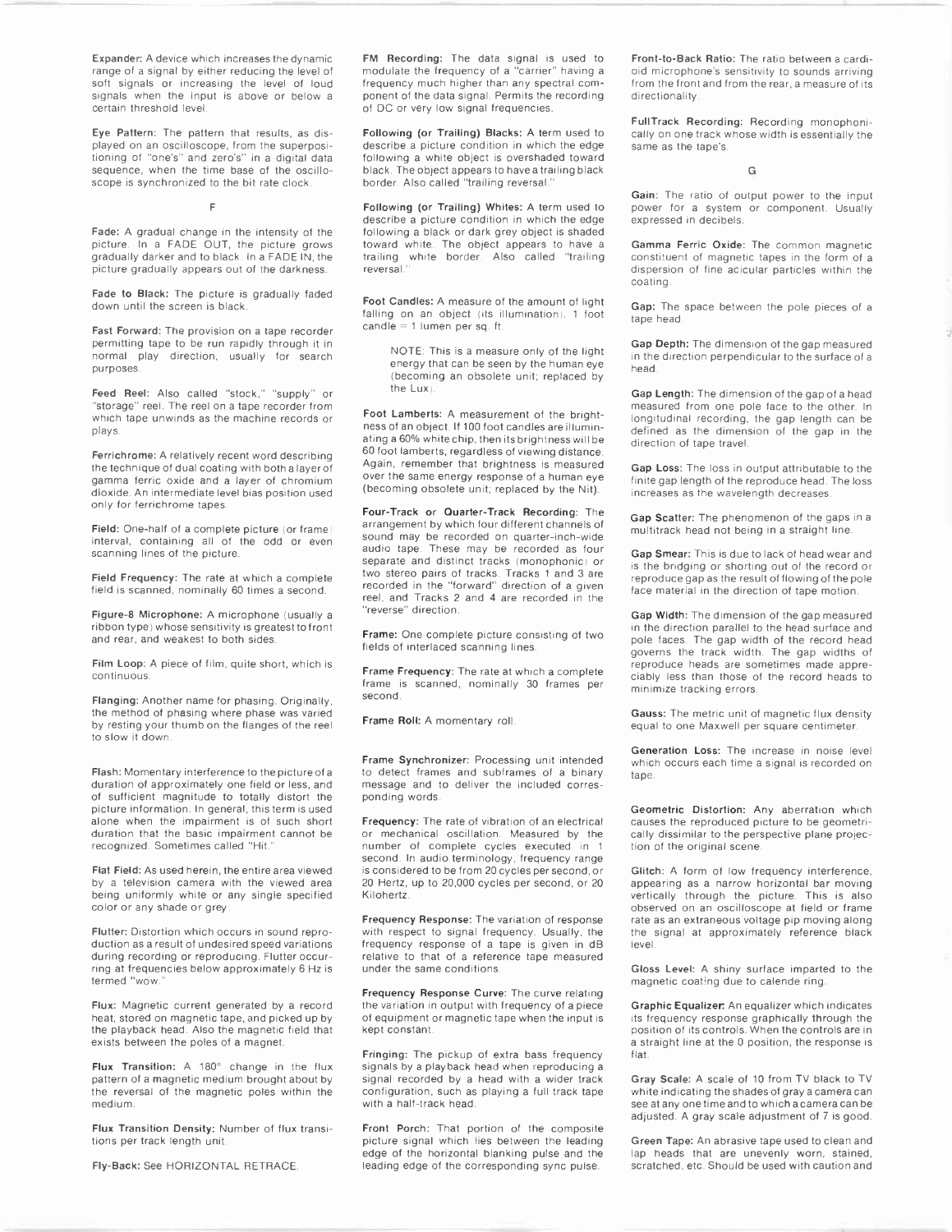should not be used on ferrite heads. This also applies to grey tape.

Ground: A point of zero voltage potential. The point in reference to which all voltages are measured.

Ground Loop: Hum caused by currents circulating through the ground side of a piece of equipment due to grounding it at points of different voltage potential.

# H

Halo: Most commonly, a dark area surrounding an unusually bright object, caused by overloading of the camera trube. Reflection of studio cobalt doped oxide are the two lights from a piece of jewelry for example, might examples at the present time. lights from a piece of jewelry, for example, might cause this effect. With certain camera tube operating adjustments, a white area may sur- round dark objects.

Hard Banding: A variation in thickness or elasticity across the width of the tape. it may be a coating defect, or it may be caused by stretch damage either during manufacture or in use. It results in a variation of the recovered RF due to the effect on head -to-tape contact and may result in color saturation banding and velocity errors.

Harmonic Distortion: Signal nonlinearity characterized by the appearance in the output of harmonics other than the fundamental, when the input signal is sinusoidal.

Harmonics: Whole number multiples of a frequency. F x 1 is called the fundamental or first harmonic; F x 2 is the second harmonic; F x 3 is the third harmonic; etc.

HDDR: High Density Digital Recording.

Head: In a magnetic recorder, the generally ring shaped electromagnet across which the tape is drawn. Depending on its function, it either (a) erases a previous recording, (b) converts an electrical signal to a corresponding magnetic pattern and records it on the tape, or (c) picks up a magnetic pattern already on the tape and converts it to an electrical playback signal.

> 2 Head: The system used on most cassette recorders, requiring that playback occur after the recording has been made.

> 3 Head: Refers to the recording/playback head configuration within the recorder. A 3 -head system allows simultaneous playback of recorded material.

Head Alignment: Mechanical adjustment of the spatial relationships between the head gaps and the tape.

Head Block: An assembly holding an erase, record and playback head in a certain physical alignment.

Head Demagnetizer or Degausser. A device used to neutralize possible residual or induced magnetism in heads or tape guides.

Head-to-Tape Contact: The degree to which the surface of the magnetic coating approaches the surface of the record or replay heads during normal operation of a recorder. Good head -totape contact minimizes separation loss and is essential in obtaining high resolution.

Headroom: The number dB increase possible above the operating level (0 VU) before un- acceptable distortion occurs.

Heads Out: A way of winding tape so that the beginning of a selection is on the outside of the reel.

Height: The vertical positioning of a head with respect to a piece of tape. The size of the picture in a vertical direction.

Hertz (Hz): The unit of frequency. Equivalent to **Insertion Loss:** The decrease in level which cycles per second.

Hi Impedance Mike: A mike designed to be fed into an amplifier with input impedance greater than 20 or 50 ohms.

High Density Digital Recording (HDDR) on Magnetic Tape: Recording of digital data on a magnetic medium, having a flux transition density in excess of 15,000 transitions per inch per track.

High Energy Oxide: Any magnetic oxide particle exhibiting a BsHc product higher than that of gamma ferric oxide. Chromium dioxide and cobalt doped oxide are the two most common

High Energy Tape: A tape made with a high energy oxide.

High Pass Filter: A device designed to pass high frequency signals and attenuate low frequency signals.

High, Cr02: bias position required for high bias tapes, including both chromium dioxide and cobalt modified.

Holdback Tension: Tension applied by the supply turntable to hold the tape firmly against the heads.

Horizontal (Hum) Bars: Relatively broad horizontal bars, alternately black and white, which extend over the entire picture. They may be stationary, or may move up or down. Sometimes referred to as a "venetian blind" effect. Caused by approximate 60 cycle interfering frequency, or one of its harmonic frequencies.

Horizontal Blanking: The blanking signal at the end of each scanning line.

Horizontal Displacements: Describes a picture condition in which the scanning lines start at relatively different points during the horizontal scan. See SERRATIONS and JITTER.

Horizontal Retrace: The return of the electron beam from the right to the left side of the raster after the scanning of one line.

Hue: This is the attribute of a color perception denoted by blue, green, yellow, red, purple, etc.

Hypercardioid: A directional pickup pattern where maximum discrimination occurs at more than 90 and less than 180 degrees off axis.

IC: Integrated Circuit, a small device incorporating the equivalent of hundreds or thousands of transistors, capacitors, resistors and other components within a small, solid block.

 $\mathbf{I}$ 

Iconoscope: A camera tube in which a high velocity electron beam scans a photo -emissive mosaic which has electrical storage capability.

Impact Strength: A measure of the work done in breaking a test sample of tape or base film by subjecting it to a sudden stress.

Impedance: The opposition of a device to current flow. A combination of resistance, inductive reactance and capacitive reactance. When no capacitance or inductance is present, impedance is the same as resistance.

Inertia Idler: A rotating guide attached to a heavy flywheel to reduce the effect of varying supply reel friction on tape speed.

Input: The terminals, jack or receptacle provided for the introduction of an electrical signal or electric power into a device or system.

occurs when a piece of equipment is inserted into a circuit so that the sinal must flow through it.

Instantaneous Value: The amplitude of a wave form at any one instant of time.

Interference: In a signal transmission path, extraneous energy which tends to interfere with the reception of the desired signals.

Interlaced Scanning (Interlace): A scanning process in which each adjacent line belongs to the alternate field.

Intermodulation distortion: Signal nonlinearity characterized by the appearance of frequencies in the output equal to the sums and differences of integral multiples of the component frequencies present in the input signal. Harmonics are usually not included as part of the intermodulation distortion.

Intrinsic Coercive Force: The magnetizing field strength needed to reduce flux density from saturation to zero.

Intrinsic Coercivity: The maximum value of the intrinsic coercive force, The intrinsic coercivity is a basic magnetic parameter for the material and requires complete saturation of the sample for its measurement as does the saturation flux density.

Intrinsic Flux: In a uniformly magnetized sample of magnetic material, the product of the intrinsic flux density and the cross-sectional area.

Intrinsic Flux Density: In a sample of magnetic material for a given value of the magnetizing field strength, the excess of the normal flux density over the flux density in vacuum.

Intrinsic Hysteresis Loop: Graph of magnetic flux (B) plotted against the magnetizing force (H) producing it. The value of B when H has dropped to zero is the residual magnetism, and the reverse force needed to reduce B to zero is known as the coercivity. Units used are: Magnetizing Force (H) in Oersteds and Flux Density (B) in Gauss. Coercivity is measured in Oersteds.

IO: Image Orthicon tube; the picture forming tube in a TV camera.

Ion: A charged atom, usually an atom of residual gas in an electron tube.

Ion Spot: A spot on the flurorecent surface of a cathode ray tube, which is somewhat darker than the surrounding area because of bombardment by negative ions which reduce the sen sitivity.

Ion Trap: An arrangement of magnetic fields and apertures which will allow an electron beam to pass through but will obstruct the passage of ions.

IPS: Abbreviation for inches per second.

IRE: The Institute of Radio Engineers.

IRE Roll-off: The IRE standard oscilloscope<br>frequency response characteristic for measurement of level. This characteristic is such that at 2 megacycles the response is approximately 3.5 dB below that in the flat (low frequency) portion of the spectrum, and cuts off slowly.

IRE Scale: An oscilloscope scale in keeping with IRE Standard 50, IRE 23.S1 and the recommendations of the Joint Committee of TV Broadcasters and Manufacturers for Coordination of Video Levels.

IRIG: Inter-Range Instrumentation Group. Has recently been renamed "Range Control Council."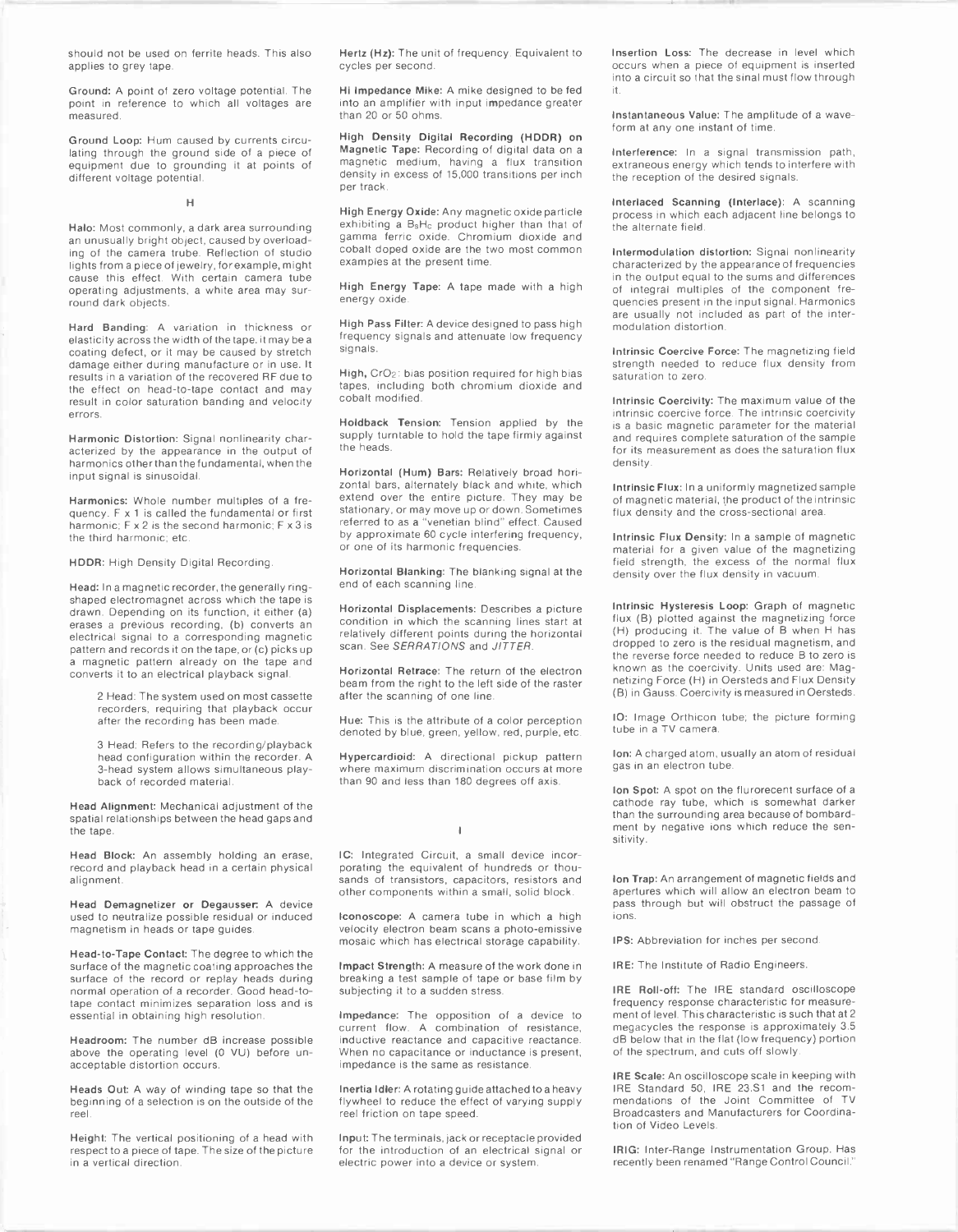Iron Oxide/Gamma Ferric Oxide: The most popular oxide particle produced from an oxide of pure iron.

J

Jack: Receptacle for a plug connector leading to<br>the input or output circuit of a tape recorder or other piece of equipment. A jack matches a specific plug.

Jitter: A tendency toward lack of synchronization of the picture. It may refer to individual lines in the picture or to the entire field of view.

Jitter Amplitude: The variation in phase of the bit rate clock expressed as a percent of the bit period.

Jitter Rate: The rate of change of the jitter amplitude expressed as a frequency in Hertz.

### K

KHz: Abbreviation for kilohertz, or one thousand cycles per second.

Kinescope: Frequencly used to mean picture tubes in general However, this name has been copyrighted.

Kinescope Recording: Motion pictures taken of a program photographed directly from images on the face of a kinescope tube. Called a KINE. A television transcription.

A motion picture film recording of the presentation shown by a picture monitor. Also known as Television Recording (TVR), Vitapix, etc.

L

Lap Dissolve: A slow dissolve in which both pictures are actually overlapped for a very brief period of time. Same as dissolve.

Lateral Direction: Across the width of the tape.

Lavalier: A microphone designed to hang from the performer's neck.

Layer-to-Layer Adhesion: The tendency for adjacent layers of tape in a roll to adhere to one another.

Layer -to -Layer Signal Transfer: The magnetization of a layer of tape in a roll by the field from a nearby recorded layer, sometimes referred to as "print-thru.

Leader: Special non-magnetic tape that can be spliced to either end of a magnetic tape to prevent damage and possible loss of recorded material and to indicate visually where the recorded portion of the tape begins and ends.

Leading Blacks: A term used to describe a picture condition in which the edge preceding a white object is overshaded toward black. The object appears to have a preceding or leading black border

Leading Whites: A term used to describe a picture condition in which the edge preceding a black object is shaded toward white. The object appears to have a preceding or leading white border.

Leakage: A term describing the signal picked up by a mike which is intended to pick up other signals only.

Length: The physical length of the tape wound on a reel or on a hub, varying from 213 in a C45 cassette to 9200 in a roll of instrumentation tape.

Limiter: A compressor with a ratio greater than or equal to 10:1.

Line Frequency: The number of horizontal scans per second, nominally 15,750 times per second.

Linearity: The uniformity of scanning speed which primarily affects the accuracy of geometry along a horizontal or vertical line through the picture center.

The extent to which the magnitude of the reproduced output is directly proportional to the magnitude of the signal applied to the input of the recorder. good linearity is synonymous with low distortion.

Liners/Friction Plates: Friction controlling plastic sheets used inside a Philips cassette to control winding uniformity and torque level.

Live: Actually presented in the studio, with cameras feeding out to the lines as the performance is done.

Lock -up Time: The time before a machine is activated and the time it is ready for use.

Logarithm: A mathematical function which spreads out low values and squeezes together higher values.

Longitudinal Curvature: Any deviation from straightness of a length of tape.

Longitudinal Direction: Along the length of the tape

Loop: Piece of tape spliced beginning (head) to end (tail) for continuous playback or recording. To fold around. A continuous electrical or TV circuit. A loop/slack section of film with the necessary "play" to allow film which had been previously and continuously moving from a reel to be intermittently moved through a grate/ projection head/optical lens arrangement. Proper loop size is important in threading a film projector, i.e., in telecine for film to videotape transfer.

Loss: Reduction in signal strength or level.

Low Band Color: The old, original professional videotape color recording.

Low End: The lowest frequency of a signal (see HIGH END).

Low Impedance Mike: A mikedesigned to be fed into an amplifier or transformer with input impedance of 150 to 250 ohms.

Luminance: Light intensity (brightness).

Luminance Signal: The black and white signal (the brightness signal) in color TV. The lumin ance signal is formed by combining a proportion of 30% red, 50% green and 11% blue from the color signal. This combined output becomes the luminance (brightness/monochrome) signal.

Luminescence: The absorption of energy by matter and its following emission as light. If the light follows and then completes itself quickly after absorption of the energy, the term fluor escence is used. If the process is of a longer and more persistent length, the term phosphor escence is applied.

Lux: The metric unit for illumination is 1 lumen per square meter. NOTE: 1 foot candle = 10.76 Lux.

# M

M and E Tracks: Stands for music and effects audio tracks.

M Load: The cassette tape loading mechanism used in VHS videotape recorder/playback technology.

M O S: Stands for Mit Out Sound (without sound).

M.O.L. (Maximum Output Level): In audio tape, that record level which produces a 3rd harmonic distortion component at 3.0%.

M2: Miller Squared Code.

Machine Error: A machine hardware malfunction.

Machine Operator. A person trained in the operation of a specific machine.

Mag Track: This term usually refers to the sound track. It is usually used only in reference to the separate sound tape used in double system recording and editing. In a sense, videotape is a magnetic medium too, but the term mag track is only used in reference to sound tape and not to sound on a videotape picture.

Magnetic Density: The amount of magnetic flux within a specific area.

Magnetic Field: An area under the influence of magnetism

Magnetic Film: Sprocketed base with a magnetic coating for audio recording and playback.

Magnetic Force: The amount of magnetic influence/force within a specific area/field.

Magnetic Head: That part of a videotape recorder which converts electric variations into magnetic variations and vice versa.

Magnetic Induction: To magnetize by being put within the magnetic influence of a magnetic field.

Magnetic Instability: The property of a magnetic material that causes variations in the residual flux density of a tape to occur with temperature, time and/or mechanical flexing. Magnetic instability is a function of particle size, magnetization and anisotropy.

Magnetic Recording: The technology and pro cess of recording audio/video information using magnetism as the medium storage of information. The term is often used to mean the process/capability of both recording and reproduction/playback.

Magnetic Tape: With a few exceptions, magnetic tape consists of a base film coated with magnetic particles held in a binder. The magnetic particles are usually of acircular shape and approach single domain size. See gamma ferric oxide, chromium dioxide and cobalt doped oxide.

Magnetic Track: A sound-track recorded on magnetic film or tape.

Magnetism: The property of certain physical materials to exert a force on other physical materials, and to cause voltage to be induced in conducting bodies moving relative to the magnetized body.

Magnetizing Field Strength, H: The instantaneous strength of the magnetic field applied to a sample of magnetic material.

Maintenance Routine: A schedule and procedure for the servicing of equipment.

Man-Pack: Designed to be carried by one person.

Masking: The phenomenon by which loud sounds prevent the ear from hearing softer sounds of similar frequency. The process of blocking out portions of a picture area/signal.

Mastering Lathe: A turntable and cutting head used to cut the disk from which the plates used to press records are made.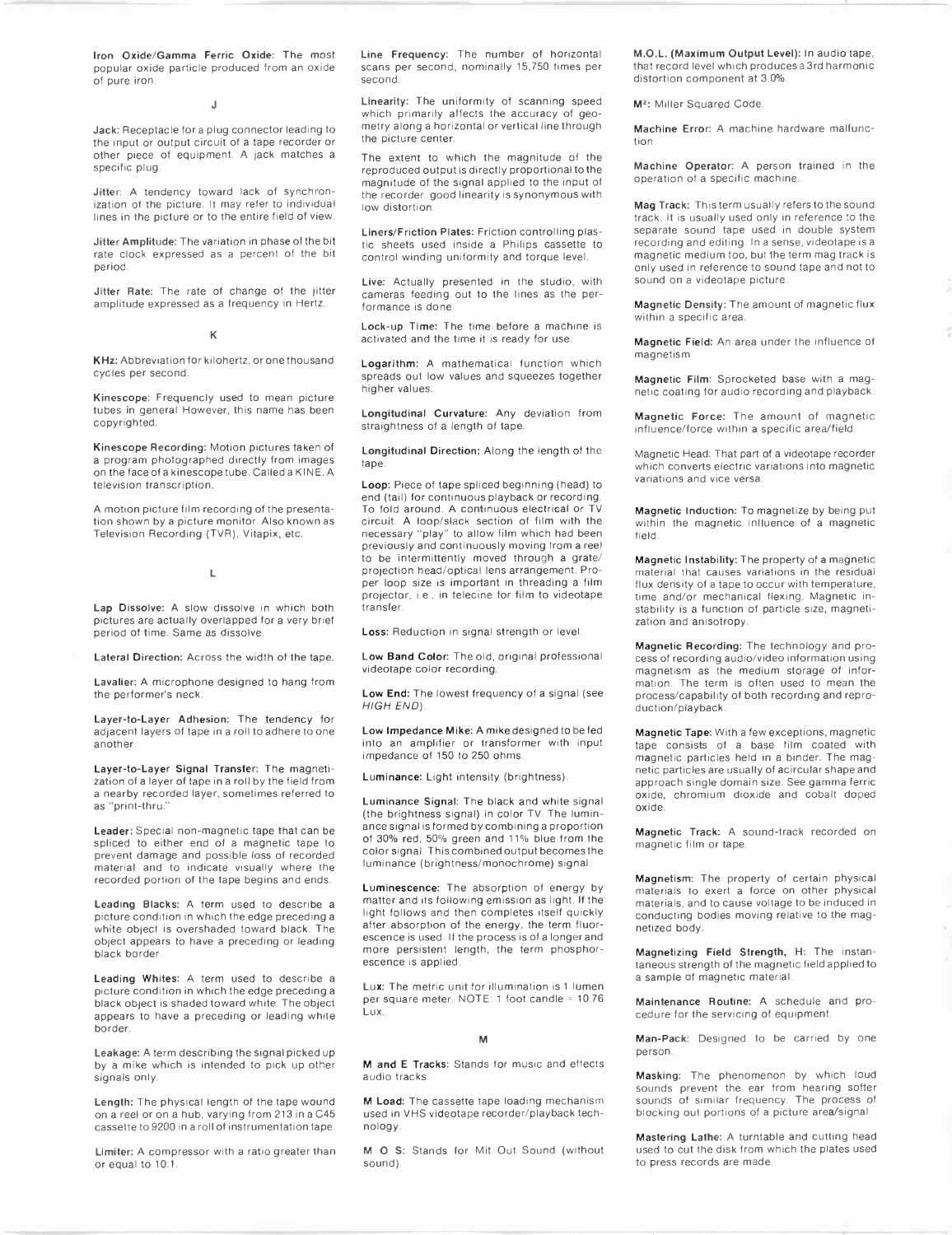Matched Dissolve: A dissolve where the main object is matched in each camera.

Matte: Without shine or gloss (i.e., print this title on black matte paper). Relatively unreflective of light (i.e., print this title on black matte paper). Removal of a portion of a TV picture and replacement of it with another picture.

Matte Edge: An undesirable, unwanted outline around a matted image. This is also called matte ring, matte ride, but more generally called a"bad matte"

Matte In: To add.

Matte Out: To remove, eliminate

Maximum Intrinsic Flux: In a uniformly magnetized sample of magnetic material, the product of the maximum intrinsic flux density and the cross-sectional area.

Maximum Intrinsic Flux Density: The maximum value, positive or negative, of the intrinsic flux density in a sample of magnetic material which is in a symmetrically, cyclically magnetized con- dition.

Maxwell: A unit of magnetic flux.

Medium: The substance through which awave is transmitted.

Mega: One million, i.e., Megacycle is one million cycles.

Megahertz: One million hertz (unit of frequency).

Memory Counter (or Rewind): A system which allows the tape to be rewound automatically to any predetermined point on the tape.

Metal Particle: One of the most recent developments of a magnetizable particle for magnetic tape, produced from pure iron and having very high coercivity in the range of 850 to 1250 **Oersteds** 

MHZ: Abbreviation for MegaHertz.

Micro: One millionth.

Micro -Cassette: A miniature cassette system originated by Olympus, allowing 30 minutes of recording per side on a capstan -driven tape, 1/7" wide, running at 15/16 ips.

Microdropouts: Low level, short duration dropouts. They correspond to RF envelope dropouts of 10 dB or greater with a duration of .5 to .8 microseconds.

Microphone: A transducer which converts sound pressure waves into electrical signals.

Microphonics: In video transmission, refers to the mechanical vibration of the elements of an electron tube resulting in a spurious modulation of the normal signal. This usually results in erratically spaced horizontal bars in the picture.

Microsecond: One millionth of a second. A term used to mean very fast/instantaneous.

Microwave Dish: A dish shaped antenna used for microwave signals.

Microwave Transmission: Communication systems using microwaves to carry the signal information.

Microwaves: Radio frequencies with very short wavelengths (UHF).

Mike: Microphone.

Mike Boom. A boom on which a mike has been hung.

Mike Pad: An attenuator placed between the output of a mike and the input of a mike preamp to prevent overdriving the preamp.

Mil: .001 of an inch.

Millimeter: One thousandth of a meter.

Millimicron: One billionth of a meter.

Millisecond: One thousandth of a second.

Mini-Cassette: A miniature cassette system originated by Philips, allowing 15 minutes of recording per side on a narrow tape.

Mixer. The audio or video control equipment used for mixing sound and/or video. The person who mixes. In video, a device for combining several video input signals.

Mixing: To combine various pictures and/or audio elements together.

Mixing Console: A device which can combine several signals into one or more composite signals, in any desired proportion.

Mm: Abbreviation for millimeter.

Mobile Unit: Equipment designed to be movable as a unit. A truck/van with all the necessary equipment to do photography/production on location. Sometimes mobile units have cameras and VTR's within them and sometimes they are added for specific jobs.

Modulate: To vary/control a signal. To watch a signal and be ready to control it by varying it.

Modulated Carrier Recording: Signal information recorded in the form of a modulated carrier.

Modulation: The imposing of a signal on some type of transmission or storage medium, such as a radio carrier or magnetic tape.

Modulation Noise: Noise which results from the agitation of the oxide molecules through the recording process. The modulation noise level increases as record level increases and disappears when no signal is present.

Modulator. A section within a VTR that changes the frequency of the video signal information coming in from an external source (i.e., an electronic camera) to signal information that is compatible with the requirements of the VTR heads, while keeping the picture information basically unchanged.

Moire: The spurious pattern in the reproduced television picture resulting from interference beats between two sets of periodic structures in the image. It usually appears as a curving of the lines in the horizontal wedges of the test pattern and is most pronounced near the center where the lines forming the wedges converge. A Moire pattern is a natural optical effect when converging lines in the picture are nearly parallel to the scanning lines.

Moment of Inertia: A measure of the rotational force required to accelerate or decelerate a reel of tape.

Monitor. A TV set, or a TV set specifically designed for closed circuit viewing (i.e., from a VTR) without the electronic capability to receive broadcast signals.

Monitor Head: A separate playback head on some tape recorders that makes it possible to listen to the material on the tape an instant after it has been recorded and while the recording is still in progress

Mono. Monophonic: Single -channel sound.

Monochrome: One color. Without color.

Monochrome Transmission (Black and White): The transmission of a signal wave which represents the brightness values in the picture but not the color (chrominance) values in the picture.

Monophonic: One sound channel/source/signal. Sometimes called monaural.

Moving-Coil: A microphone whose generating element is a coil which moves within a magnetic gap in response to sound pressure on the diaphragm attached to it, rather like a small loudspeaker in reverse. The most common type of Dynamic Microphone.

Multi-Standard: TV sets, VTR's, etc., that are designed to work using more than one technical standard; i.e., a VTR which can record both NTSC and PAL signals/recordings is a multistandard machine.

Multiple Blanking Lines: Evidenced by a thickening of the blanking line trace or by several distinct blanking lines as viewed on an oscilloscope. May be caused by hum.

Multiplex: To take, or be capable of taking, several different signals and send them through one source.

Multitrack Tape: A piece of magnetic tape which can be used to store two or more discrete signals.

Music and Effects Track(s): Music and effects audio without audio. Can be on one track, on different tracks on one piece of film or tape, or on different tapes, which are combined during an audio "track mix" session. Sometimes abbreviated M & E.

Mylar. A registered trademark of E.I. duPont de Nemours & Co., designating their polyester film.

# N

N.G.: An often-used term meaning "no good."

NAB: National Association of Broadcasters. An association which has standardized the equal ization used in recording and reproducing. This is a station owner and/or operator's trade association.

NAB Curves, NAB Equalization: Standard playback equalization curves for various tape speeds, developed by the National Association of Broadcasters.

NAB Reel, NAB Hub: Reels and hubs used in professional recording, having a large center hole and usually an outer diameter of 101/2

NABET: Initials standing for National Association of Broadcast Employees and Technicians. NABET is a union of technicians that supplies members for many videotape, live and film productions.

Nagra: A brand of audio tape recorder using 1/4" wide audio tape extensively used for studio and location separate audio recording.

Nanosecond: One billionth of a second.

NAVA: Initials of the National Audio-Visual Association, a trade association of audio-visual dealers, manufacturers and producers.

NCTA: Initials standing for the National Cable Television Association. This is the primary cable TV owner and/or operator's trade association.

Negative Image: Refers to a picture signal having a polarity which is opposite to normal polarity and which results in a picture in which the white areas appear as black and vice versa. NET: National Educational Television Network.

A public TV network of stations.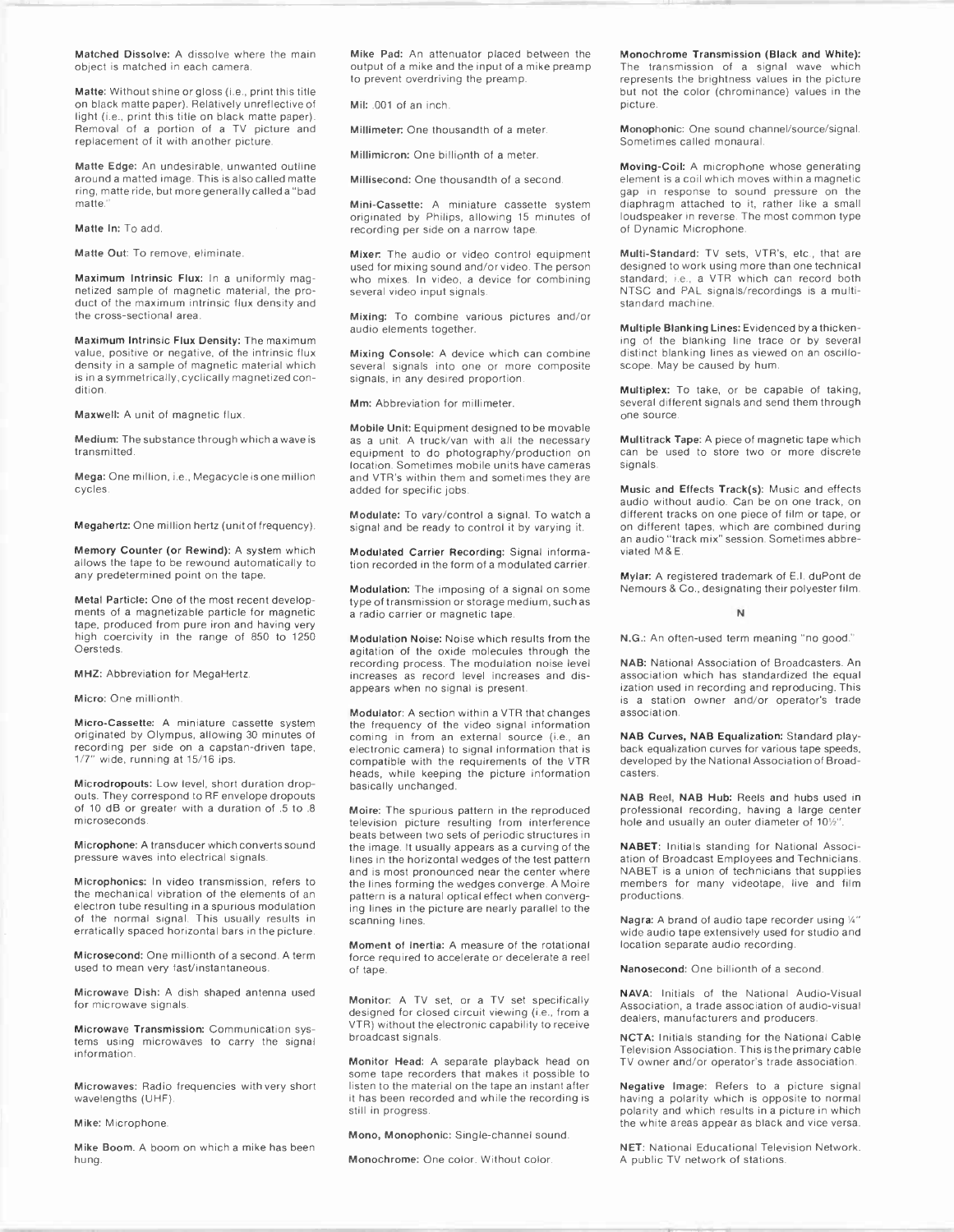Network: A group of stations connected together for common broadcast or common business purposes; multiple circuits.

Neutral: Normal; without power; not in working position; without much color or brightness purposes; multiple circuits.

Nits (Candlés/m2): The metric unit for bright ness. 1 foot lambert = 3.425 Nits.

Nodules: Clusters of materials, i.e., a large nodule of iron oxide on magnetic tape would be a tape defect.

Noise: Any unwanted electrical disturbances, other than crosstalk or distortion components, that occur at the output of the reproduce amplifier. System noise is the total noise produced by the whole recording system, including the tape. Equipment noise is the noise produced by all the components of the system, with the exception of the tape. Tape noise is the noise that can be specifically ascribed to the tape. Typical sources of tape noise are: 1) Bulk  $E$ rased Noise  $-$  the noise arising when reproducing a bulk erased tape with the erase and record heads completely de energized; 2) Zero<br>Modulation Noise — the noise arising when reproducing an erased tape with the erase and record heads energized as they would be in normal operation, but with zero input signal. This noise is usually 3-4 dB higher than the bulk erased noise. The difference between bulk erased and zero modulation noise is sometimes termed bias induced noise; 3) Saturation Noise -the noise arising when reproducing a uniformly saturated tape. This is often some 15 dB higher than the bulk erased noise and is associated with imperfect particle dispersion; 4) DC Noise - the noise arising when reproducing a tape which has been non-uniformly magnetized by energizing the record head with DC, either in the presence or absence of bias. This noise has pronounced long wavelength components which can be as much as 20 dB higher than those obtained from a bulk erased tape. At very high values of DC, the DC noise ap-proaches the saturation noise; 5) Modulation Noise  $-$  the noise arising when reproducing a tape which has been recorded with a given signal, and which is a function of the instantaneous amplitude of the signal. This is related<br>to DC noise and arises from the same causes.

Noise Pulse: A spurious signal of short duration that occurs during reproduction of a tape and is of magnitude considerably in excess of the average peak value of the ordinary system noise.

Noise Reduction: The amount in dB that the noise added to a signal by transmission or storage chain, especially a tape recorder, is reduced from the level at which it would be if no noise reduction devices were used.

Noise Reduction Systems: Refers to electronic circuits designed to minimize hiss level in magnetic recording.

Noise Weighting: An adjustment used in the electrical measurement of television signal noise values, to take into account the difference between the observable effect of noise in a television picture and the actual electrical value of noise.

Noise/A-Weighted: Unwanted electrical signals produced by electronic equipment or by magnetic tape. Mostly confined to the extremes of the audible frequency spectrum where it occurs as hum and/or hiss. A -weighted noise is noise measured within the audio frequency band using a measuring instrument that has a frequency selective characteristic. The frequency sensitivity of the measuring instrument is adjusted to correspond to that of the average human hearing response.

Non-Compatible: Incapable of working together.

Non -Ferrous: Without iron or iron oxide.

Non -Return -to -Zero (NRZ) Recording: See DIGITAL RECORDING.

Non -Synchronous: Separate things not operating together properly, i.e., audio and video or the inability to properly operate together with another specific piece of equipment or signal. (See SYNCHRONOUS.)

Nondirectional: A pickup pattern which is equally sensitive to sounds from all directions.

Normal/Standard/Low: The bias switch position used for standard gamma ferric oxide tapes.

Notch Filter: A device which attenuates a particular frequency greatly, but has little effect on frequencies for either side of it.

NTSC: Initials of the National Television Standards Committee (USA). Also stands for Never Twice the Same Color.

NTSC Color: The color signal TV standard set by the National Television Standards Committee of the USA.

# O

Octave: A two to one frequency ratio.

Oersted: A unit of magnetic field strength.

Omnidirectional: A microphone type that picks up sound relatively evenly from all directions.

Operating Level: A certain level of flux recorded on magnetic tape.

Orientation Direction: The direction in which particle orientation takes place. In tapes designed for quadruplex recording applications, the orientation direction is transverse. For helical and longitudinal recording, it is longitudinal.

Orientation Ratio: In a material composed of oriented particles, the orientation ratio is the ratio of the residual flux density in the orientation direction to the residual flux density perpendicular to the orientation direction. The orientation ratio of conventional tapes is typically about 1.7.

Orthicon (Conventional): A camera tube in which a low-velocity electron beam scans a photoemissive mosaic on which the image is focused optically and which has electrical storage capability.

Orthicon (Image): A camera tube in which the optical image falls on a photo -emissive cathode which emits electrons that are focused on a target at high velocity. The target is scanned from the rear by a low-velocity electron beam. Return beam modulation is amplified by an electron multiplier to form an overall lightsensitive device.

Output: The magnitude of the reproduced signal voltage, usually measured at the output of the reproduce amplifier. The output of an audio or instrumentation tape is normally specified in terms of the maximum output that can be obtained for a given amount of harmonic distortion, and is expressed in dB relative to the output that can be obtained from a reference tape under the same conditions.

Overhead Bits: Bits added to the binary message for the purpose of facilitating the transmision and recovery of the message (e.g., frame synchronization words, check bits, etc.).

Overscan: Increases scanning amplitudes approximately 20%. Used for tube/yoke set-up and sometimes as a precaution against an edge of picture "raster burn."

Overshoot: An excessive response to a unidirectional signal change. Sharp overshoots are sometimes referred to as "spikes."

Oxide (Magnetic Oxide): The magnetizable particle used in the manufacture of magnetic tape.

Oxide Buildup: The accumulation of oxide or, more generally, wear products in the form of deposits on the surface of heads and guides.

Oxide Coating: The magnetic material coated on base film.

Oxide Loading: A measure of the density with which oxide is packed into a coating. It is usually specified in terms of the weight of oxide per unit volume of the coating.

Oxide Shed: The loosening of particles of oxide from the tape coating during use.

# P

Packing Density: The amount of digital information recorded along the length of a tape measured in bits per inch (bpi).

Pairing: A partial or complete failure of interlace in which the scanning lines of alternate fields do not fall exactly between one another but tend to fall (in pairs) one on top of the other

Pan Pot: An electrical device which distributes a single signal between two or more channels or speakers.

Parallel HDDR: The recording of multiple PCM data streams which are synchronous to a common clock onto multitrack recorder/reproducers.

Parity Check: A self-checking code employing binary digits in which the total number of one's (or zero's) in each code expression is always even or always odd. A check may be made for even or odd parity as a means of detecting errors in the system.

Particle Orientation: The process by which acicular particles are rotated so that their<br>longest dimensions tend to lie parallel to one another. Orientation takes place in magnetic tape by a combination of the sheer force applied during the coating process and the application of a magnetic field to the coating while it is still fluid. Particle orientation increases the residual flux density and hence the output of a tape and improves performance in several other ways.

Particle Shape: The particles of gamma ferric oxide used in conventional magnetic tape are acicular, with a dimensional ratio of about 6:1.

Particle Size: The physical dimensions of magnetic particles used in a magnetic tape.

Patch: To connect jack A to jack B on a patch bay with a patch cord.

Patch Bay (or Board or Panel or Rack): A group of jacks, each of which is connected to a piece of equipment in the control room to enable signal paths to be changed by patch cords.

Pause Control: A feature of some tape recorders that makes it possible to stop the movement of tape temporarily without switching the machine from "play" or "record."

PC2: Pattern Compatible Code.

PCM: Pulse Code Modulation.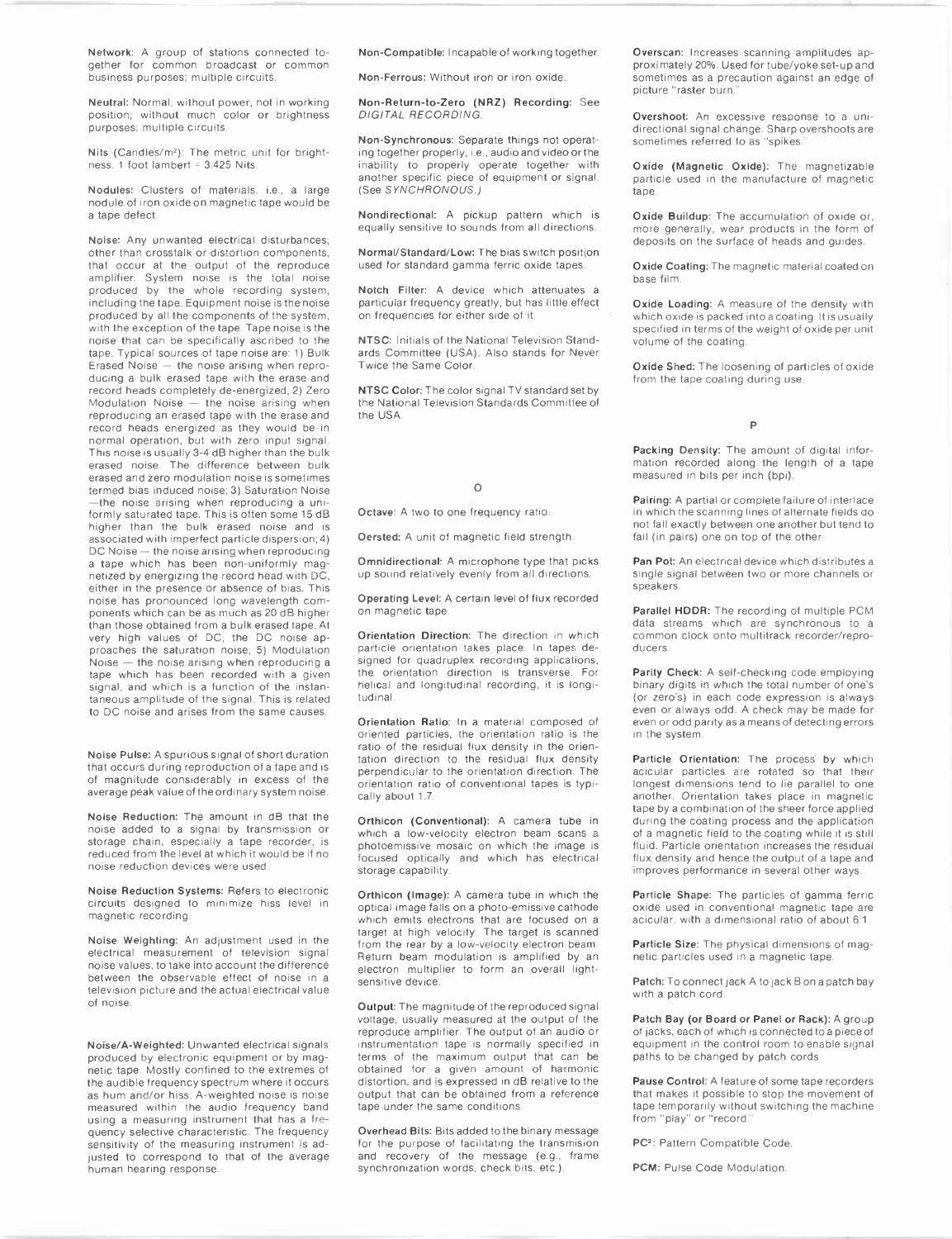PCM Disk: A method of recording digital signals on a disk like a standard vinyl record.

Peak Boost: A boost which is greater at the center frequency than either above or below it.

Peak Indicator. An indicator that responds to short transient signals, often used to supplement Recording Level Meters which usually indicate average signal levels.

Peak Magnetizing Field Strength: The positive or negative limiting value of the magnetizing field strength.

Peak Value: The maximum positive or negative instantaneous value of a waveform.

Peak-Reading Meter: A type of Recording-Level Meter that responds to short transient signals.

Peak-to-Peak: The amplitude (voltage) difference between the most positive and the most negative excursions (peaks) of an electrical signal.

Peaking Equalization: Equalization which is greater at the center frequency than at either side of center.

Pedestal: This term is obsolete.

Pedestal Level: This term is obsolete; "blanking level" is preferred.

Percentage Sync: The ratio, expressed as a percentage, of the amplifier of the synchronizing signal to the peak -to -peak amplitude of the picture signal between blanking and reference white level

Perm'ed: Magnetized to a level which cannot be removed with a hand-held degausser.

Permanent Elongation: The percentage elongation remaining in a tape or length of base film after a given load, applied for a given time, has been removed and the specimen allowed to hang free, or lightly loaded, for a further period.

Perpendicular Direction: Perpendicular to the plane of the tape.

Phase: A measure of the time delay between points of the same relative amplitude (e.g., maximum positive excursion) on two separate waveforms.

Phon: A unit of equal loudness for all audio frequencies. Phons are related to dB, SPL re: 0.0002 microbar by the Fletcher -Munson curves. For example, a loudness level of 40 phons would require 40 dB SPL at 1 KHz and 52 dB at 10 KHz.

Photoemissive: Emitting or capable of emitting electrons upon exposure to radiation in and near the visible region of the spectrum.

Pickup Tube: An electron-beam tube used in a television camera where an electron current or a charge -density image is formed from an optical image and scanned in a predetermined se quence to provide an electrical signal.

Picture Signal: That portion of the composite video signal which lies above the blanking level and contains the picture information.

Picture Tube: A cathode-ray tube used to produce an image by variation of the intensity of a scanning beam.

Piezoelectric Microphone: A microphone whose generating element is a crystal or ceramic element, which generates a voltage when bent or stressed.

Pigeons: Noise observed on picture monitors as pulses or bursts of short duration, at a slow rate of occurrence; a type of impulse noise.

Pinchroller: A rubber or neoprene wheel which presses the tape against the capstan during recording or play.

Pink Noise: Random noise which has equal energy per octave throughout the audio spectrum.

Pitch Control: A circuit which permits the speed of a tape transport's motor to be varied slightly to raise and lower the musical pitch of the recording or to slightly lengthen or shorten playing time.

Playback: The reproduction of sound previously recorded on a tape.

Playback Head: A transducer which converts magnetic flux into electrical current.

Polarity of Picture Signal: Refers to the polarity of the black portion of the picture signal with respect to the white portion of the picture signal. For example, in a "black negative" picture, the potential corresponding to the black areas of the picture is negative with respect to the potential corresponding to the white areas of the picture, while in a "black positive" picture the potential corresponding to the black areas of the picture is positive. The signal as observed at broadcasters' master control rooms and telephone company television operating centers is "black negative.

Pole Pieces: The metal pieces of a head through which magnetic flux passes to or from the gap.

Polyester: An abbreviation for polyethylene terephthalate, the material most commonly used as a base film for precision magnetic tape. The chief advantages of polyester over other base film materials lie in its humidity and time stability, its solvent resistance and its mechanical strength.

# Pop Filter: See BLAST FILTER.

Pot: Gain control in audio or video.

Pre-emphasis (Predistortion): A change in level of some frequency components of the signal with respect to the other frequency components at the input to a transmission system. The high frequency portion of the band is usually transmitted at higher level than the low frequency<br>nortion of the band portion of the band.

Prerecorded Tape: A commercially available recorded tape.

Presence: How near the sound source appears to be with respect to the listener. Related to the intensity of the frequencies in the 2.5K to 7.5Khz range.

Pressure Pad: A device that forces tape into intimate contact with the head gap, usually by direct pressure at the head assembly.

Print-thru: The effect of signals being magnetically impressed on adjacent portions of tape. This is the effect of magnetic induction and its cause can be excessive spooling or heat.<br>Factors affecting spurious printing are prin-<br>Factors affecting spurious printing are prin-Factors affecting spurious printing are principally heat, tape thickness and recording level and, to a lesser extent, time. Print-through increases linearly with the logarithm of the time of contact, other factors being constant.

Pseudorandom Sequences/Patterns: Certain systems described in these standards employ<br>feedback shift registers to modify sequences or patterns of bits in a predetermined manner or to restore such modified bit patterns to their original sequence. With outputs of suitably selected stages added modulo-2 and applied to its feedback loop, an n-stage feedback shift register will generate a bit sequence or pattern (2<sup>n</sup>-1) bits long before repeating. Because such repeating sequences exhibit many of the statistical properties of uniformly distributed ran dom number sequences (e.g., their probability density and autocorrelation functions satisfy appropriate conditions), they are called pseudorandom.

Puck: Another name for a capstan idler.

Pulse-Code Modulation (PCM): A type of digital recording.

 $\Omega$ 

Quarter-Track: See FOUR-TRACK.

R<br>R-F Pattern: A term sometimes applied to describe a fine herringbone pattern in a picture. May also cause a slight horizontal displacement of scanning lines resulting in a rough or ragged vertical edge of the picture. Caused by high frequency interference.

Rack: The physical setting of a head in the direction toward or away from the tape.

Raster: The scanned (illuminated) area of the cathode ray picture tube.

Rec Cal: A control which matches the signal level monitored in the input position of the output selector switch to that of the signal recorded and played back from the tape.

Record Level: The amount of energy level delivered to the recording head and to the magnetic tape. Indicated by the VU meter and measured in Nanowebers per meter.

Record Tabs: Those plastic tabs seen in the back edge of a cassette. When removed, sensing fingers prevent the record button from being depressed.

Recording Speed (IPS): Refers to the number of inches per second, or centimeters per second, of tape movement.

Recording -Level Meter. An indicator on a tape recorder that provides some idea of the signal levels being applied to the tape from moment to moment. It is intended as an aid in setting the recording levels.

plastic, on which magnetic tape is wound.

Reference Black Level: The level corresponding to the specified maximum excursion of the luminance signal in the black direction.

Reference Tape: A tape used as a reference against which the performances of other tapes are compared. The use of a reference tape is necessary in specifying most performance characteristics because of the difficulty of expressing these characteristics in absolute terms.

Reference White Level: The level corresponding to the specified maximum excursion of the luminance signal in the white direction.

or listener after one or more reflections from surrounding surfaces.

Reflections or Echoes: In video transmission, this may refer either to a signal or to the picture produced.

1. Signal:

<sup>1</sup>(a) Waves reflected from structures or other objects.

<sup>1</sup>(b) Waves which are the result of impedance or other irregularities in the transmission medium.

2. Picture:

"Echoes" observed in the picture produced by the reflected waves.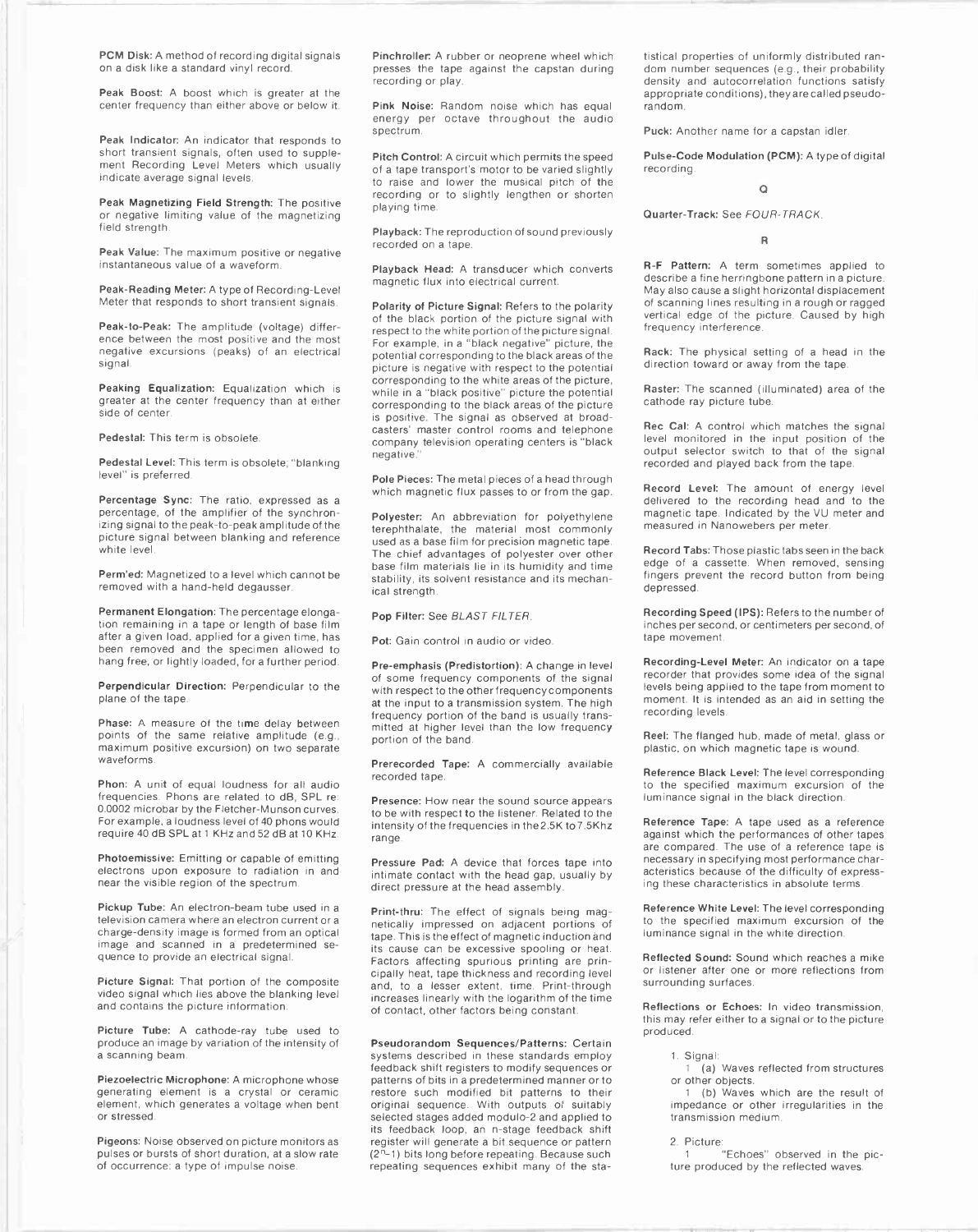Registration: The accuracy of having all three images (red, green and blue) with exactly the same geometry.

Relay: An electromagnetically operated switch.

Reluctance: Resistance to the flow of magnetic flux.

Remanance: The amount of magnetism left in a magnetic material after the removal of the magnetizing force.

Remote: Any program originating outside the studio.

Reproduce Level: A control which determines the output level of signals played back from the tape by the reproduce head.

Residual Flux: In a uniformly magnetized sample of magnetic material, the product of the residual flux density and the cross-sectional area. Residual flux is indicative of the output that can be expected from a tape at long wavelengths.

Residual Flux Density, Br Gauss: The magnetic flux density at which the magnetizing field strength is zero when a sample of magnetic material is in a symmetrically cyclically magnetized condition. Normally, the residual flux density of a tape is measured in the orientation direction, using an alternating magnetizing field of amplitude 1000 Oe. Residual flux density is indicative of the output that can be expected from a tape at short wavelengths.

Residual-to-Maximum Flux Ratio: In tapes consisting of oriented, acicular particles, this ratio is an indication of the degree of partical orientation. Theoretically, the ratio varies from 0.5 for randomly oriented particles to 1.0 for completely oriented particles. In practice, oriented tapes typically have ratios between 0.70 and 0.76.

Resistance: Opposition to the flow of electrons.

Resolution: The degree to which the distance between differing states of magnetization re corded along a tape can be reduced and these states still be usefully distinguished on reproduction.

Resonant Frequency: The frequency at which a parallel LC Circuit has highest opposition to current and at which a Series LC Circuit has the lowest opposition to current.

Restorer. As used by the telephone company, a network designed to remove the effects of predistortion or pre-emphasis, thereby resulting in an overall normal characteristic.

Retentivity: The maximum value of the residual flux density corresponding to saturation flux density.

RETMA: Abbreviation for Radio Electronic Television Manufacturers Association.

Retrace (Return Trace): See HORIZONTAL RETRACE and VERTICAL RETRACE.

Reverberation: The persistence of a sound after the source stops emitting it, caused by many discrete echoes arriving at the ear so closely spaced in time that the ear cannot separate them.

Reverberation Time: Same as decay time.

Ribbon Mike: A mike which uses a thin metal foil ribbon which moves in a fixed magnetic field in response to sound waves and thus generates an output for the mike.

output of a system as a result of a sudden change in input. Results in close spaced multiple reflections, particularly noticeable when observing test patterns, equivalent square waves, or any fixed objects whose reproduction re quires frequency components approximating the cutoff of the system.

RMS VALUE: The effective value of a wave. The value of continuous (direct current) signal that would produce the same power as the wave in question. For a sine wave, this value is equal to 0.707 times the peak value.

RNRZ: Randomized Non -Return -to -Zero (Code).

Roll: A reel wound with a standard length of tape.

Roll-off: A gradual attenuation of gain frequency response at either or both ends of the transmission pass band.

# S

S/F: Sound over film, meaning the film is silent and sound will come.

# S/N: See SIGNAL-TO-NOISE RATIO.

Saturation: The condition reached in magnetic tape recording where output does not increase with increased input and hence distortion increases significantly.

Saturation Flux Density, B<sub>s</sub>: The maximum intrinsic flux density possible in a sample of magnetic material. The intrinsic flux density asymptotically approaches the saturation flux density as the magnetizing field strength is increased. A magnetizing field strength in excess of 5000 Oe. is necessary to obtain an accurate measure of the saturation flux density of a typical tape.

Saturation Moment: The maximum magnetic moment possible in a sample of magnetic material.

Scanning: The process of breaking down an image into a series of elements or groups of elements representing light values and transmitting this information in time sequence.

Scanning Line: A single, continuous narrow strip of the picture area containing highlights, shadows and half-tones, determined by the<br>process of scanning. <br>**Signal-to-Noise Ratio:** The ratio, usually exprocess of scanning.

Scanning Spot: Refers to the cross-section of an electron beam at the point of incidence in a camera tube or picture tube.

Screw Assembly: Refers to the method of joining of the two plastic parts of a cassette with screws, as opposed to sonically welding.

Self-Demagnetization: The process by which a magnetized sample of magnetic material tends to demagnetize itself by virtue of the opposing fields created within it by its own magnetization. Self -demagnetization inhibits the successful recording of short wavelengths or sharp transitions in a recorded signal.

Self-Erasure: The erasure of high frequencies which occurs during recording due to the formation of a secondary gap after the trailing<br>edge of the record head. It is increased by excess bias and by excess high frequency signal levels (especially at low tape speeds).

SelSync: A configuration which enables the engineer to play back the signal from the record head for use in overdubbing.

Ringing: An oscillatory transient occurring in the SelSync Bias Trap: A control used to remove bias signal from adjacent recording heads which can leak into record head being used to play back a signal.

SelSync Gain: A control used to equalize the gain of SelSync playback from the record head with the gain of playback from the reproduce head.

Sensitivity: The magnitude of the output when reproducing a tape recorded with a signal of given magnitude and frequency. The sensitivity of an audio or instrumentation tape is normally expressed in dB relative to the sensitivity of a reference tape measured under the same re cording conditions.

Separation: The degree to which two stereo signals are kept apart.

Separation Loss: The loss in output that occurs when the surface of the coating fails to make perfect contact with the surfaces of either the record or reproduce head.

Serial HDDR: The recording of a digital data stream onto a single recording track. With multitrack recorders, multiple streams can be recorded as long as each stream is recorded on a separate track. There is no requirement that multiple streams have a common synchronous clock nor is it required that the multiple streams be the same recording code.

Serrated Pulses: A series of equally spaced pulses within a pulse signal. For example, the vertical sync pulse is serrated in order to keep the horizontal sweep circuits in step during the vertical sync pulse interval.

Serrations: This is a term used to describe a picture condition in which vertical or nearly vertical lines have a saw -tooth appearance. The result of scanning lines starting at relatively<br>different points during the horizontal scan.

Servo System: An electrical device controlling the speed of a moving or rotating device such as <sup>a</sup>capstan/pinchroller rotating speed.

Setup: The separation in level between blanking and reference black levels.

Shedding: A tape's giving off of oxide or other particles from its coating or backing, usually causing contamination of the tape transport and, by redeposit, of the tape itself.

pressed in decibels, between the loudest un-<br>distorted tone a system can handle and the noise remaining when the signal is reduced to zero.

Single Domain Particle: All ferromagnetic ma terials are composed of permanently magnetized regions in which the magnetic moments of the atoms are ordered. These domains have a size determined by energy considerations. When a particle is small enough, it cannot support more than one domain and is called a single domain particle.

Skew: Passage of tape over a head in a direction other than perpendicular to the height of the gap

Slapback: Discrete repeats created by either digital or tape delay.

Slate: To label with a take number by recording a voice on the tape.

Smear: A term used to describe a picture condition in which objects appear to be extended horizontally beyond their normal boundaries in a blurred or "smeared" manner.

Snow: Heavy random noise.

SOF: Sound On Film, meaning the sound track is on the film itself.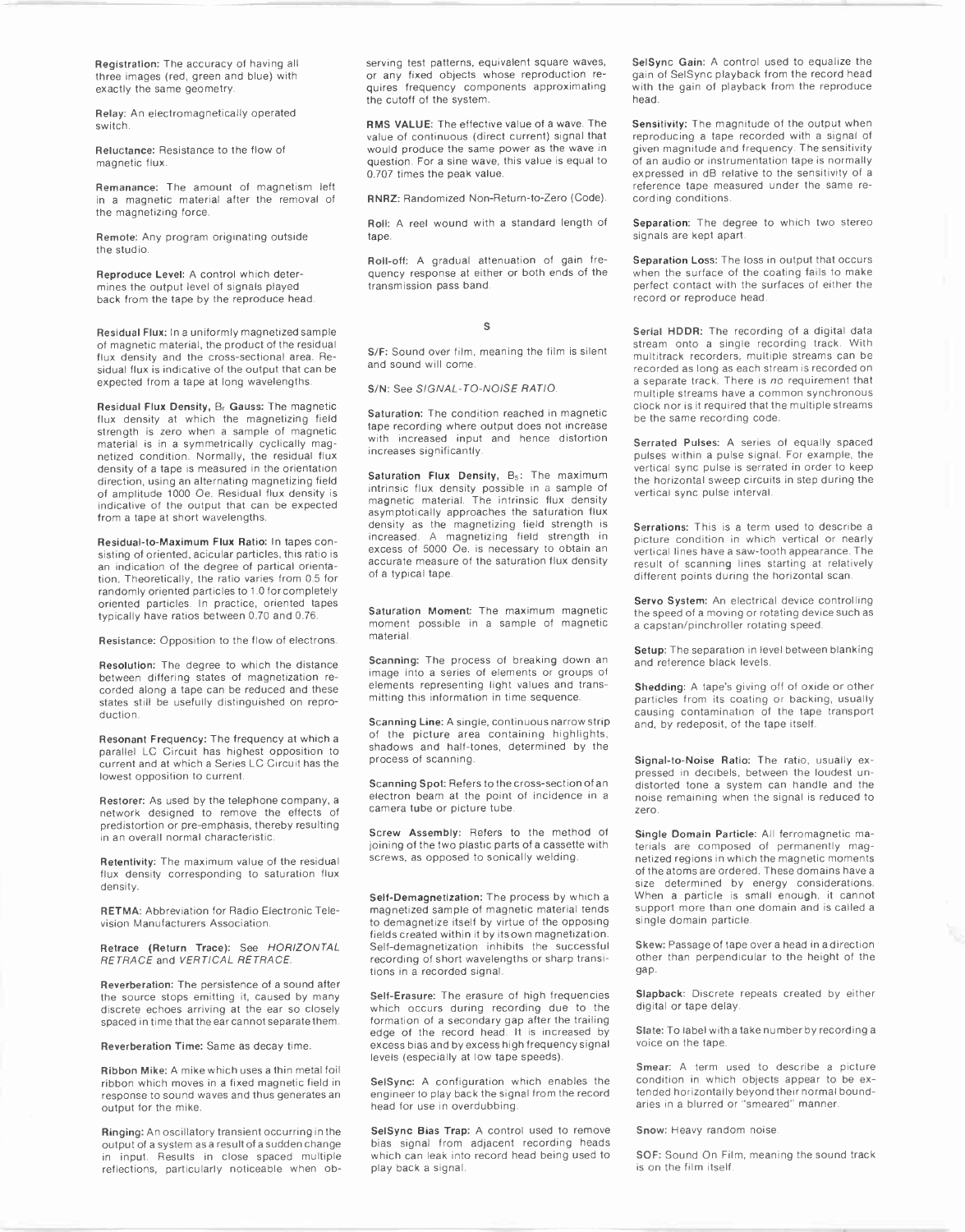Solo: To listen to one mike or track of a tape without listening to the others through the use of a solo button.

Sone: A unit of loudness. 2 sones are twice as loud as 1 sone.

Sonic Welded Assembly: Refers to the joining of the two plastic parts of a cassette by the use of a sonic weld, actually melting the plastic at the point of joining.

Sound Pressure Levels (SPL): A measure of the sound pressure created by a sound, usually in the units of dB referred to 0.0002 microbar of pressure.

Sound-on-Sound: A method by which material previously recorded on one track of a tape may be rerecorded on another track while simultaneously adding new material to it.

Source/Tape Switch: A control found on control amplifiers with tape monitor jacks, and on<br>recorders with Monitor Heads; allows comparison of the signal being fed to the tape (Source) with the signal just recorded.

Specific Magnetic Moment: The value of the saturation moment per unit weight of a magnetic material expressed in emu/gm. The specific magnetic moment is the most convenient quantity in which to express the saturation magnetization of fine particle materials.

Spike: See OVERSHOOT.

Splice: A physical join between pieces of tape.

Splicing Tape: A special pressure-sensitive, non-magnetic tape used for joining two lengths of magnetic tape.

Spoking: A form of buckling in which the tape pack is deformed into a shape which approximates a polygon.

Squareness: A measure of magnetic behavior expressed as a ratio. 1.00 would be considered perfect and the normal range for magnetic material is .7 to .9.

Squeal: Audible tape vibrations, primarily in the longitudinal mode, caused by frictional excitation at heads and guides.

Stereophonic, Stereo: Using two or more channels to create a spatial effect.

Stiction: A term loosely used to describe the phenomenon of tape adhering to transport components such as heads or guides.

Streaking: A term used to describe a picture condition in which objects appear to be extended horizontally beyond their normal boundaries. This will be more apparent at vertical edges of objects when there is a large transition from black to white or white to black. The change in luminance is carried beyond the transition and may be either negative or positive. For example, if the tonal degradation is an opposite shade to the original figure (white following black), the streaking is called negative; however, if the shade is the same as the original figure (white following white), the streaking is called positive. Streaking is usually expressed as short, medium or long streaking. An automatically prevents the tape from contacting<br>Long streaking may extend to the right edge of The recorder's heads during fast forward or Long streaking may extend to the right edge of the picture and, in extreme cases of low frequency distortion, can extend over a whole line interval.

Superimposition (or Super): Two images simul-<br>taneously picked up by two different cameras and electronically mixed on the face of a kinescope tube in such a manner that both images are visible.

Supply Turntable: The turntable which feeds tape to the heads.

Surface Asperities: Small, projecting imperfections on the surface of the coating that limit and cause variations in head -to-tape contact. A term useful in discussions of friction and modulation noise.

Surface Treatment: Any process by which the surface smoothness of the tape coating is improved after it has been applied to the base film.

Switcher. A panel of buttons that allows switching from one camera to another. Also the engineer who operates the switches.

Symmetrically, Cyclically, Magnetized Condition: A magnetic material is in this condition when, under the influence of a magnetizing field cycled between equal but opposite values, its successive hysteresis loops coincide.

Sync: An abbreviation for the words "synchronization," "synchronizing," etc. Applies to the synchronization signals or timing pulses, which lock the electron beam of the picture monitors in step, both horizontally and vertically, with the electron beam of the pickup tube.

Sync Compression: The reduction in the amplitude of the sync signal, with respect to the picture signal, occurring between two points of .<br>a circuit.

Sync Level: The level of the tips of the synchronizing pulses.

Synchronization: The maintenance of one operation in step with another.

Synchronization Word: A fixed pattern of bits inserted in a binary message for the purpose of the systems where<br>experience interpreting unit or along the tape synchronizing the message interpreting unit.

Synchronous: The condition of having the same rate and phase.

Synchronous Motor. A motor with speed controlled by the frequency of the applied voltage.

# T<sub>u</sub>

Tachometer. A device which counts the number of revolutions per second of a motor.

Tails Out: A way of winding tape such that the end of the selection is at the outside of the reel.

Takeup Reel: The reel on the tape recorder that accumulates the tape as it is recorded or played.

Takeup Turntable: The turntable which takes up the tape after it passes by the heads.

Tape Delay: Using magnetic tape as a storage medium for a brief period of time to delay the playback of a signal. Delay time equals the distance between the record and playback heads divided by the tape speed.

Tape Guides: Grooved pins or rollers mounted between and at both sides of the tape head assembly to position the magnetic tape cor rectly on the head as it is being recorded or played.

Tape Lifters: A system of movable guides that automatically prevents the tape from contacting rewind modes of operation, thus preventing

Tape Loop: A length of magnetic tape with the ends joined together to form an endless loop. It makes possible the repetitive playback of a recording without rewinding the tape.

Tape Pack: The form taken by the tape wound on sponding to a given record gap. to a reel. A good pack is one that has a uniform wind, has an acceptable E-value and is free from spoking, cinching and layer-to-layer adhesion.

Tape Player. A unit that is not capable of recording and is used only for playing recorded tapes.

Tape Skew: The deviation of a tape from following a linear path when transported across the heads, causing a time displacement between signals recorded on different tracks and amplitude differences between the outputs from individual tracks owing to variations in azimuth alignment. The adjectives static and dynamic are used to distinguish between the steady and fluctuating components of tape skew.

Tape Speed: The speed at which tape is transported from feed (supply) to takeup reels during normal recording or reproduction.

Tape Transport: The mechanism that extracts magnetic tape from a storage device, moves it across magnetic heads at a controlled speed, and then feeds it into another storage device. Typical storage devices are tape loops, bins, reels and magazines (cassettes, cartridges). The tape transport is one part of a magnetic tape recorder/reproducer system that normally con sists of:

- 1. Magnetic heads
- 2. Magnetic tape
- 3. Tape transport
- 4. Record electronics
- 5. Reproduce electronics

Tape-to-Head Speed: The relative speed of tape and head during normal recording or replay. The tape-to-head speed coincides with the tape speed in conventional longitudinal recording but is considerably greater than the tape speed in systems where the heads are scanned across

Tear Strength: The force, usually in gm, required to initiate and/or propagate a tear in a specially shaped specimen of tape or base film.

Tearing: A term used to describe a picture condition in which groups of horizontal lines are displaced in an irregular manner. Caused by lack of horizontal synchronization.

THD: Total Harmonic Distortion.

Threshold of Feeling: The sound pressure level at which people feel discomfort 50% of the time. Approximately 118 dB SPL at 1 KHz.

Threshold of Hearing: The sound pressure level at which people hear only 50% of the time. Approximately 0 dB SPL at 1 KHz.

Threshold of Pain: The sound pressure level at which people feel actual pain 50% of the time. Approximately 140 dB SPL SPL at 1 KHz.

Timbre: The harmonic content of a tone and the relative intensities of the different harmonics.

Tolerance: The allowable deviation from the stated nominal width or length. Width tolerance is usually considered to be  $\pm 0.001'$ 

Total Thickness: Normally, the sum of the thicknesses of the base film and the magnetic coating. The total thickness governs the length of tape that can be wound on a given reel.

Track: An area of tape surface that coincides with the location of the recorded magnetization produced by one record gap.

Track Spacing: The distance between the center lines of adjacent tracks.

Track Width: The width of the track corre-

Trailing Edge: The place on the record head where the recording actually takes place.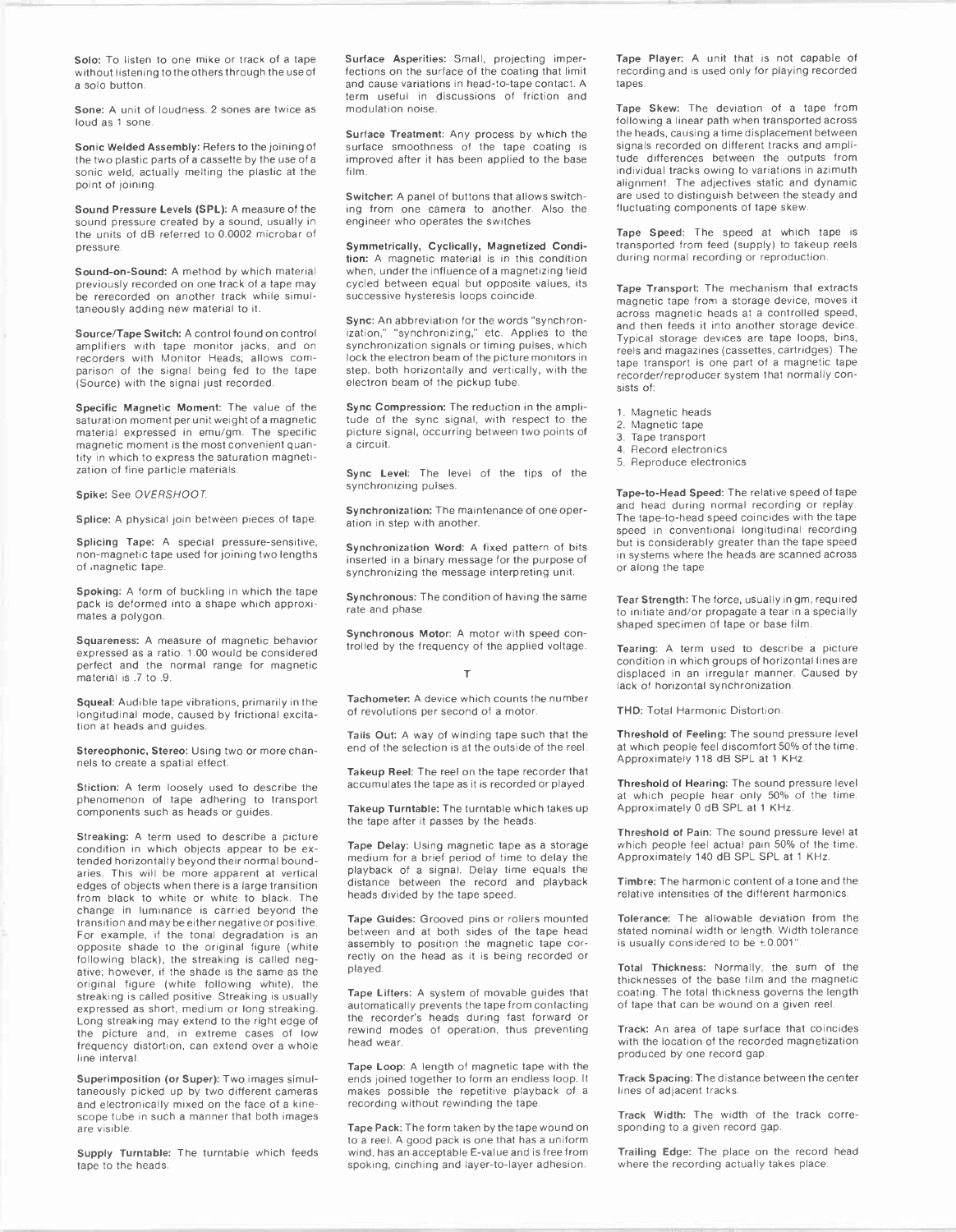Transducer. A device which converts energy from one medium to another.

Transients: Signals which endure for a brief time. These may include overshoots, damped sinusoidal waves, etc., and, therefore, additional qualifying information is necessary.

Transverse: Across the width of the tape.

Two-Track Recording: On 1/4" wide tape, the arrangement by which only two channels of sound may be recorded, either as a stereo pair in one direction or as separate monophonic tracks (usually in opposite directions).

# U

Ultimate Tensile Strength: The force per unit cross-sectional area required to break a tape or length of base film, usually given in pounds per square inch (psi). Ultimate tensile strength is also quoted in terms of pounds per tape sample of given width and base thickness.

Unbalanced Line: A line using two conductors to carry a signal, where one of the conductors is connected to ground.

Unidirectional: A pickup pattern which is more sensitive to sounds arriving from one direction than from any other.

Unidirectional Mike: A microphone which picks up signals primarily from one direction and discriminates against or rejects sounds arriving from other directions.

Uniformity: The extent to which the output remains free from variations in amplitude. Uniformity is usually specified in terms of the age output within a roll, and in terms of the deviations in the average outputs between one roll and another. Uniformity is normally quoted in percent or dB.

# $\overline{V}$

Variable Frequency Oscillator (VFO): An oscillator which puts out a waveform of continuously variable frequency.

Velocity Mike: A mike which is sensitive to the velocity of the air molecules hitting its sound sensing element.

Vertical Blanking: Refers to the blanking signals which occur at the end of each field.

Vertical Retrace: The return of the electron beam from the bottom to the top of the raster after completion of each field.

Vertical Roll: A lack of vertical synchronization which causes the picture, as observed on the picture monitor, to move upward or downward.

Vestigial Sideband Transmission: A system of transmission wherein the sideband on one side of the carrier is transmitted only in part.

Vibrating -Sample Magnetometer, VSM: A device for determining the magnetic properties of a sample of magnetic material by vibrating it in a magnetic field and measuring the emf induced in search coils in close proximity to the sample. The VSM is particularly useful in determining the specific magnetic moment of oxides and the oxide loading of tapes, since it can be designed to provide much higher magnetizing field strengths (10,000 Oe. or more) than can be conveniently obtained in a B-H meter.

Video: The visual portion of the television program.

Video Band: The frequency band utilized to transmit a composite video signal.

Video Recording: This may be defined as any method employed to record television type signals. The most common methods employ frequency modulation of a carrier; however, almost every analog and digital recording technique has made or is being used for video recording.

Video Resolution (Horizontal): The amount of resolvable detail in the horizontal direction in a picture. It is usually expressed as the number of distinct vertical lines, alternately black and white, which can be seen in three-quarters of the width of the picture. This information usually is derived by observation of the vertical wedge of a test pattern. A picture which is sharp and clear and shows small details has a good, or high, resolution. If the picture is soft and blurred and small details are indistinct, it has poor, or low, resolution. Horizontal resolution depends upon the high frequency amplitude and phase re sponse of the pickup equipment, the transmission medium and the picture monitor, as well as the size of the scanning spots.

Video Resolution (Vertical): The amount of resolvable detail in the vertical direction in a picture. It is usually expressed as the number of distinct horizontal lines, alternately black and white, which can be seen in a test pattern. Vertical resolution is primarily fixed by the number of horizontal scanning lines per frame. Beyond this, vertical resolution depends on the size and shape of the scanning spots of the pickup equipment and picture monitor and does or bandwidth of the transmission medium or bicture monitor.

Video-in-Black: A term used to describe a condition as seen on the waveform monitor when the black peaks extend through reference black level.

Voice Over: The sound source is not visible or seen in the frame of the picture.

VTR: Video Tape Recording.

VU Meter: A type of recording level indicator which shows average signal levels in decibels relative to a fixed reference level (and, often, in percent of maximum recommended modulation). While the term is frequently used for any level meter using this scale, it applies most degree of damping.

# W

Wave: A continuous fluctuation in the amplitude of a quantity with respect to time. A wave will have a propagation velocity dependent on the medium through which it travels. For example, in air at 70°F., the propagation velocity of a sound pressure wave is 1130 feet per second.

Wave Velocity: The propagation velocity of a wave. The time it takes for one point of a waveform to travel a certain distance. Wave velocity is dependent on the medium through which the wave travels and the temperature of the medium.

Wave-Form Monitor: This refers to a cathode ray oscilloscope used to view the form of the composite video signal for waveform analysis. Sometimes called "A-scope."

Waveform: The shape traced on a graph by the fluctuation of a quantity with time.

Wavelengh: In tape recording, the shortest distance between two peaks of the same magnetic polarity; also, the ratio of tape speed to recorded frequency.

Waveshape: Same as Waveform. The shape traced by the varying amplitude of the wave.

Wear Product: Any material that is detached from the tape during use. The most common wear products are oxide particles or agglomerates, portions of coating and material detached from the edges of the tape.

Wet Signal: The output of an effect device, especially a reverb unit.

White Compression: Amplitude compression of the signals corresponding to the white regions of the picture, thus modifying the tonal gradient.

White Peak: The maximum excursion of the picture signal in the white direction at the time of observation.

Width: Refers to the width of the tape, varying from 0.150" in cassette tape to 2.0" for video, mastering and instrumentation tapes. The size of the picture in a horizontal direction.

Wind: The way in which tape is wound onto a reel. An A-wind is one in which the tape is wound so that the coated surface faces toward the hub; a B-wind is one in which the coated surface faces away from the hub. A uniform wind, as opposed to an uneven wind, is one giving a flatsided tape pack free from laterally displaced, protruding layers.

Winder/Cleaner. A device designed to wind and clean magnetic tape in order to restore it to a quality that approaches the condition of a new tape, providing the tape has not been physically damaged

Wipe: An electronic process whereby the output<br>of one camera can be out in a portion of the screen already taking a picture from another camera, thereby wiping out the portion of the first picture, where the second picture appears. Can be almost any shape.

Wow: Slow, periodic variations in the speed of the tape, characterized by its effect on pitch. A measure of non-uniform movement of magnetic tape or other recording parts.

Wrap: The length of the path along which tape and head are in intimate physical contact.

strictly to meters having a specified, standard load. Units are pounds per square include on the Yield Strength: The minimum force per unit cross-sectional area at which the tape or base film deforms without further increase in the pounds per tape sample of given width and base film thickness.

# 2

Zenith: The tilt of the head in the direction perpendicular to the tape travel.

Footnote: \* Many of the terms listed in this Glossary have been found in various documents such as Morton Dubin's "Videotape Glossary," "A Glossary of Terms Used in Magnetic Recording" by Tony Booker, Stereo Review's "Tape Recording & Buying Guide" published by Ziff - Davis Publishing Co., and several unidentifiable glossary listings.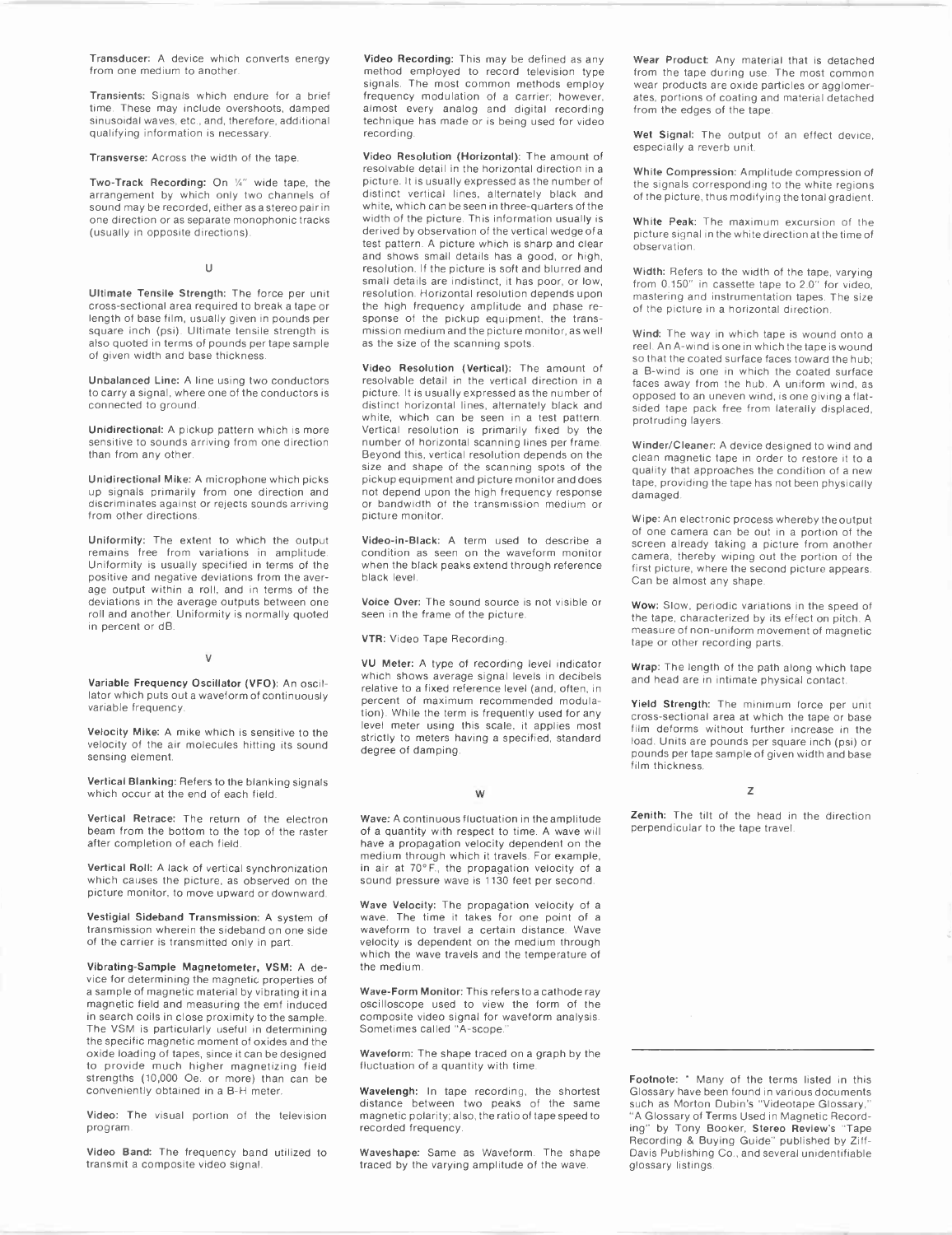![](_page_14_Picture_0.jpeg)